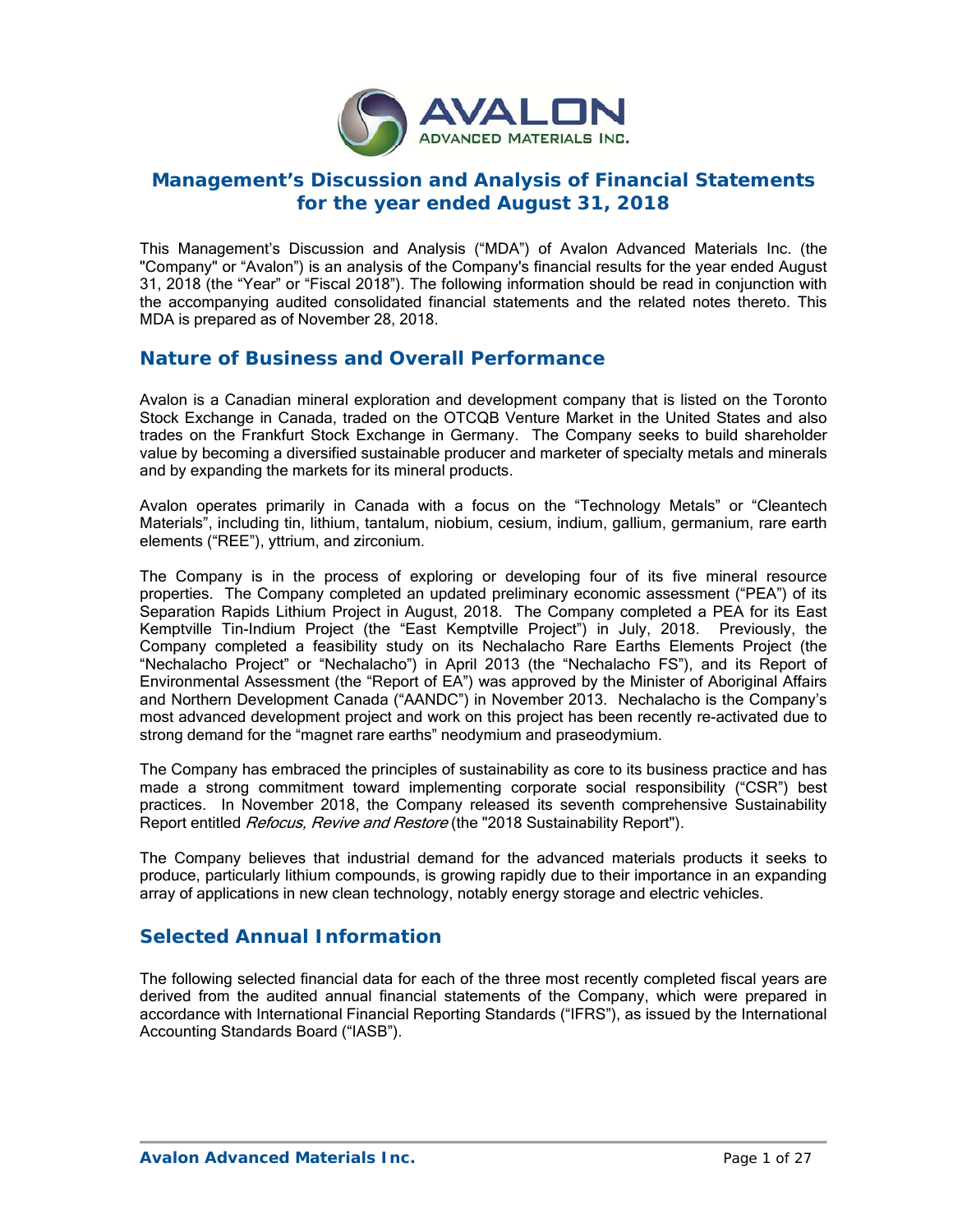| For the Years Ended August 31,                                          | 2018        | 2017        | 2016        |
|-------------------------------------------------------------------------|-------------|-------------|-------------|
|                                                                         | S           | \$          |             |
| Revenue (Interest)                                                      | 61,777      | 28,211      | 35,160      |
| Net Loss before discontinued operations                                 | 3,240,744   | 3,357,321   | 3,539,645   |
| Net Loss before discontinued operations, per share<br>basic and diluted | 0.015       | 0.018       | 0.021       |
| Net loss                                                                | 3,240,744   | 3,357,321   | 3,539,645   |
| Net loss, per share basic and diluted                                   | 0.015       | 0.018       | 0.021       |
| <b>Total assets</b>                                                     | 121,932,188 | 120,436,379 | 118,515,050 |
| Total long term liabilities                                             | 3,768,171   | 3,264,433   | 263,600     |
| Cash dividends                                                          |             |             |             |

The Company has recorded losses in each of its three most recently completed fiscal years and expects to continue to record losses until such time as an economic mineral deposit is developed and brought into profitable commercial operation on one or more of the Company's properties, or is otherwise disposed of at a profit. Since the Company has no revenue from operations, annual operating losses typically represent the sum of business expenses, any impairment losses recognized on its mineral properties and adjustments to the fair value for the derivative liabilities and convertible redeemable preferred shares. The Company may increase or decrease its level of business activity in coming years and if it does, investors can anticipate that the Company's annual operating losses will also increase or decrease until an economic mining operation is brought into profitable commercial production, or one or more of the Company's properties are disposed of at a profit.

## **Exploration and Development Activities**

Expenditures on resource properties for Fiscal 2018 totalled \$2,272,883, a 15% decrease from the level of expenditures for the year ended August 31, 2017 ("Fiscal 2017") which totaled \$2,670,248. Of these expenditures, 65% were incurred on the Separation Rapids Lithium Project, 22% were incurred on its East Kemptville Project and 11% were incurred on the Nechalacho Project. Expenditures on the Separation Rapids Lithium Project decreased to \$1,487,340 from \$2,042,200 in Fiscal 2017 due to the significant expenditures incurred for the spring 2017 drilling program and higher expenditures on metallurgical process development work and environmental studies in Fiscal 2017. This decrease was partly offset by the costs related to the preparation of the updated PEA in 2018. Expenditures on the East Kemptville Project increased to \$505,102 from \$311,352 in Fiscal 2017, primarily related to costs incurred with respect to the preparation of the PEA. Expenditures on the Nechalacho Project increased to \$259,681 from \$198,342 in Fiscal 2017, reflecting the increasing activity on this project.

Resource property expenditures for the three months ended August 31, 2018 (the "Quarter") totalled \$525,976, a 3% decrease from the level of expenditures for the quarter ended August 31, 2017 (\$541,262) due to a lower level of exploration and development activity. Of these expenditures, 59% were incurred on the Separation Rapids Lithium Project, 30% were incurred on the East Kemptville Project, and 7% were incurred on the Nechalacho Project.

## *Separation Rapids Lithium Project*

During the Year, the Company incurred \$1,487,340 (2017 - \$2,042,200) in expenditures on the Separation Rapids Lithium Project, in the Paterson Lake area of Ontario. Approximately 60% was incurred on the diamond drilling program completed in the winter of 2018, updating the resource model to incorporate the assay results from the 2018 winter program as well as on the geological mapping and geochemical sampling program carried out during the Quarter on the Paterson Lake claims acquired in 2017. 18% was spent on additional metallurgical testwork toward optimization of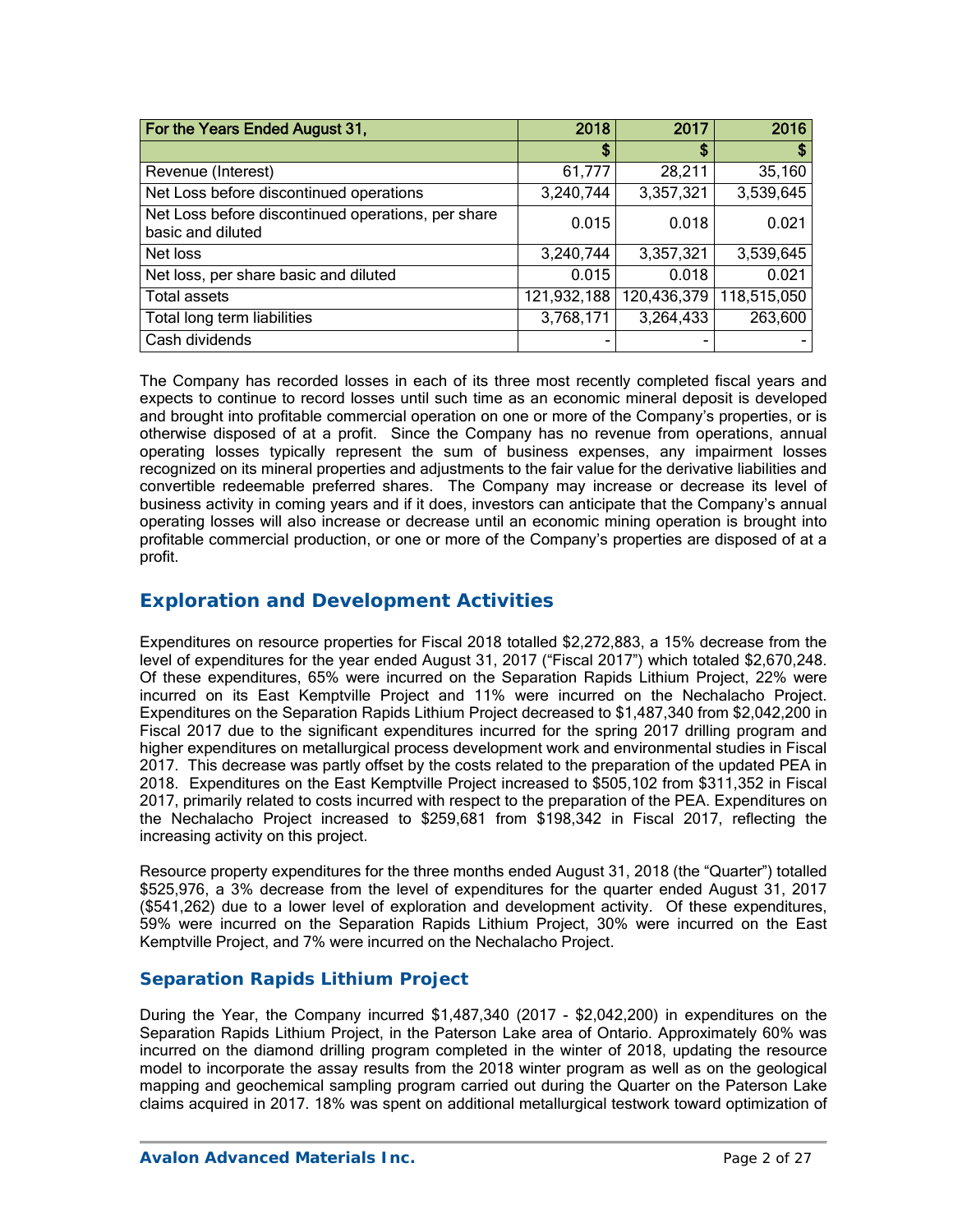both the petalite and lepidolite flotation process flowsheets and the evaluation of fluidized bed roasting within the hydrometallurgical process flowsheet, 15% was incurred on completing the updated Preliminary Economic Assessment ("PEA") based on a revised development model involving a staged approach beginning with production of a lithium industrial mineral product, while 7% was spent on on-going environmental studies and permitting.

During the Quarter, the Company incurred \$307,930 (2017 - \$351,077) in expenditures on the Separation Rapids Project. Approximately 52% was incurred on the summer geological mapping and geochemical sampling program and resource modelling. 36% was incurred on completing the updated PEA, and 12% was spent on on-going environmental studies and permitting.

### Updated PEA

During the Quarter, the Company completed an updated PEA for the Separation Rapids Lithium Project. The updated PEA reflects a simplified business model that focuses on initial production of lithium mineral concentrates, with potential for future expansion into production of the battery materials lithium carbonate and lithium hydroxide. This smaller scale development model reduces capital expenditure requirements substantially from the original model completed in September 2016, while generating attractive returns and reducing overall business risk. The updated PEA has been prepared by independent consultant Micon International Limited under the direction of David Marsh, SVP, Metallurgy and Technology Development and was filed on SEDAR (www.sedar.com) subsequent to the Quarter and is available on the Company's website (http://avalonadvancedmaterials.com/\_resources/reports/AVL-SeparationRapids-PEA2018.pdf).

The updated PEA model utilizes a plant throughput rate of 475,000 tonnes per annum ("tpa") compared to the 950,000 tpa rate used in the 2016 PEA. This will result in a 20 year operating life, based on the present known mineral resources, with annual production of 71,500 tonnes of petalite concentrate; 11,800 tonnes of lepidolite concentrate (both for 18.5 years); and, commencing in Year 6, 100,000 tonnes of feldspar (through to Year 20). The upfront capital expenditure requirement is C\$77.7 million with a further C\$13.7 million planned for the feldspar circuit in Years 5/6 (or once payback of the initial capital is complete). Average annual revenue is estimated at C\$90 million versus average annual costs of C\$60 million, resulting in a pre-tax Net Present Value ("NPV") (at 8% discount rate) of C\$156 million and a pre-tax Internal Rate of Return ("IRR") of 27.1%. The posttax NPV is calculated at C\$102 million and the IRR at 22.7%.

While much of the new demand and long term growth prospects for lithium supply are centred on the rechargeable battery industry, lithium remains a critical ingredient in many other applications such as glass and ceramics, which now must compete for supply with battery makers. Petalite is ideally suited in many of these applications as an industrial mineral due to its high purity and unique crystal structure. Petalite is the primary lithium mineral at Separation Rapids and the results of recent process testwork, disclosed in the Company's news release dated November 16, 2017, demonstrated that a high purity petalite product can be produced from the Separation Rapids resource. This product, called "Super Petalite," has attracted considerable interest from consumers in the glass and ceramics industry, leading to the conclusion that petalite concentrates should be the initial focus of production from Separation Rapids. Discussions toward concluding off-take agreements with major consumers of this product in the glass industry are now at an advanced stage.

Petalite production will be supplemented with the production of a second lithium mineral concentrate: lepidolite. Lepidolite is a lithium mineral which is in growing demand for conversion to lithium carbonate. Avalon already has a preliminary off-take agreement in place with Lepidico Ltd., of Perth, Australia (ASX:LPD, "Lepidico"). Lepidico is currently planning to develop a lithium carbonate demonstration production facility in Sudbury, Ontario.

Avalon's 2016 PEA presented a model focused on the conversion of petalite concentrate into lithium hydroxide for the battery and energy storage industries. This remains an opportunity for a future expansion of the operation as additional mineral resources are delineated. Development into these markets would start with the addition of a pilot scale lithium hydroxide production circuit at the mine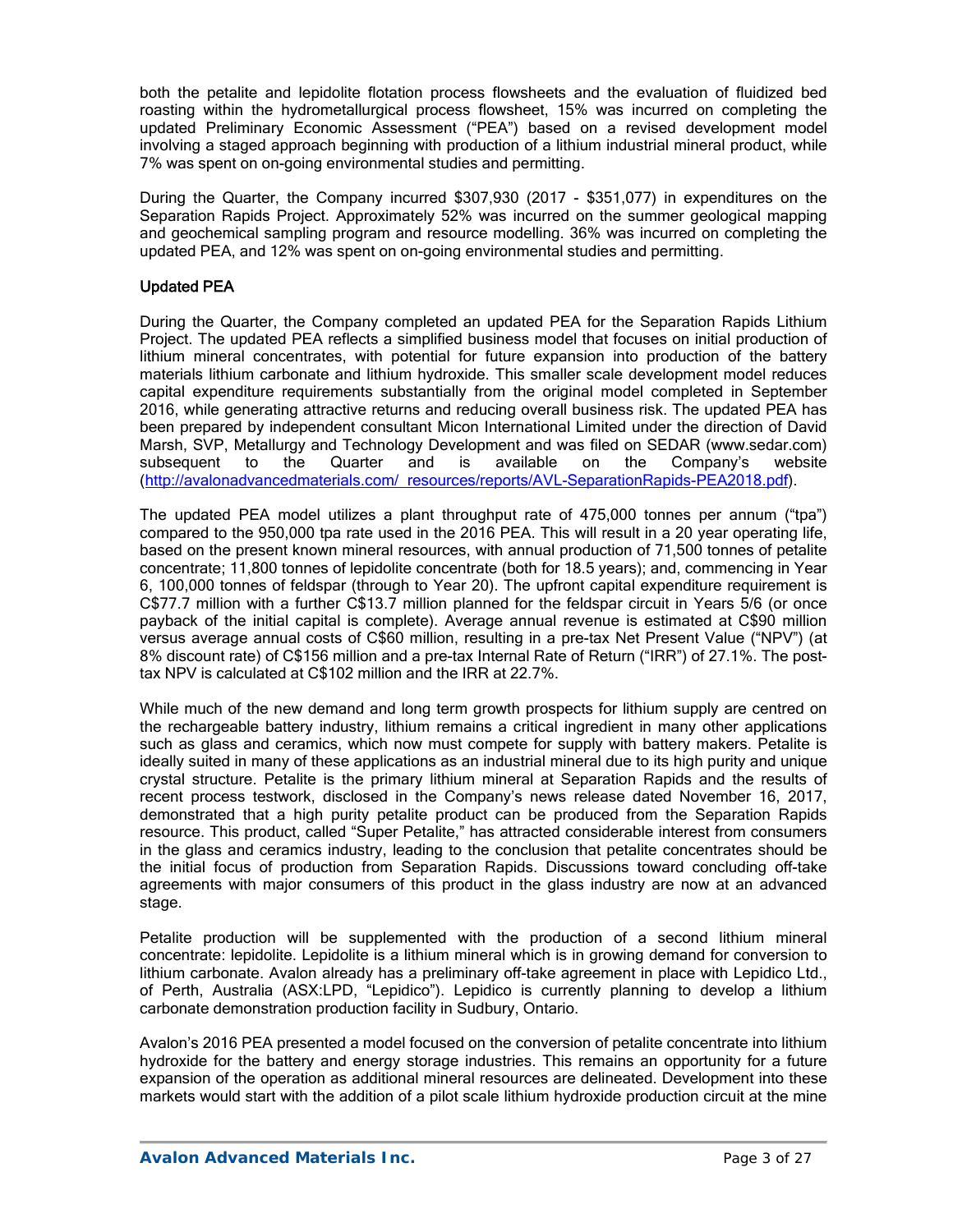site to produce trial quantities of the battery material product and prove the innovative, new process flowsheet developed by the Company in 2016. This process offers a number of advantages over the traditional flowsheet, mainly through lower chemical consumption and less waste products for disposal.

In accordance with the regulations under NI 43-101, it is noted that the PEA must be considered preliminary in nature, as it includes Inferred mineral resources that are considered too speculative geologically to have the economic considerations applied to them that would enable them to be categorized as mineral reserves, and there is no certainty that the PEA will be realized.

### Snowbank Lithium Pegmatite Discovery

During the Quarter, the Company discovered a new lithium pegmatite on the Separation Rapids Lithium Property. The new discovery, named the Snowbank Pegmatite, occurs on the 100% owned Paterson Lake claims acquired by Avalon in 2017, approximately four kilometres northwest of the main Separation Rapids lithium deposit. It was discovered in a large outcrop area traceable for over 100 metres along strike (open under overburden at both ends) averaging 6 metres wide. Like the main deposit, the lithium occurs primarily in the ore mineral petalite, which occurs as large crystals up to 15 centimetres in diameter. Individual channel samples have yielded assays of up to 2.51% Li<sub>2</sub>O over 1.1 metres, indicating that petalite comprises approximately 50% of the mineral content in the rock sampled.

The Snowbank Pegmatite was discovered in the course of a summer geological mapping and geochemical sampling program on the Paterson Lake claims, following up on other known petalite pegmatite occurrences in the area. The new discovery illustrates how challenging even coarse grained petalite can be to recognize in the field (due to its similar appearance to common feldspar) and how much potential there may be for more discoveries in the Separation Rapids area to extend the life and production capacity for the new operation planned for the main deposit. Next steps will include a first phase drilling program tentatively planned for 2019.

Following the discovery, a preliminary channel sampling program was carried out, focused on the petalite mineralized areas (the results are compiled in the Company's News Release of September  $4<sup>th</sup>$ , 2018). The main Snowbank Pegmatite zone is up to 9 metres wide, but pinches and swells with some sections bifurcating into two to three smaller parallel dykes from 1 to 3 metres in width, for a combined average width of 6 metres, over the 100 metre long exposure. Individual dykes exhibit classic pegmatite zoning features, with an internal assemblage of coarse petalite, potassium feldspar, albite and quartz, flanked by narrow albitic border and wall zones. Three channel samples collected from the petalite mineralized sections of the main Snowbank Pegmatite zone average 1.40% Li<sub>2</sub>O, while three other parallel dykes, also sampled, locally host similar mineralization over narrower widths.

Highlights include lithium values of 1.53% Li<sub>2</sub>O over 2.6 metres; 1.61% Li<sub>2</sub>O over 2.3 metres; and 1.07% Li<sub>2</sub>O over 2.9 metres - comprising six out of 11 analysed samples. The channel samples are all close to right angles to the strike of the pegmatite and thus approximate true widths. The values can be compared with the  $0.6\%$  Li<sub>2</sub>O cutoff grade and  $1.4\%$  Li<sub>2</sub>O resource grade at the main Separation Rapids lithium pegmatite deposit. The three channels are distributed over a strike length of just over 30 metres, with spacing averaging about 10 metres, in one discrete pegmatite dyke. Visible petalite is exposed continuously for about 100 metres. Sampling methods and analysis details are included as footnotes to the table below.

Avalon's Paterson Lake claims, contiguous with the claims and mining lease hosting the Separation Rapids lithium deposit, host three previously-known pegmatite occurrences: the Glitter, Wolf and Rattler (of which the Glitter is known to contain petalite). These occurrences fall within the same geological structure that hosts Avalon's main Separation Rapids deposit. The new Snowbank Pegmatite is located two kilometres southeast of the Glitter and four kilometres northwest of Separation Rapids, with potential for more petalite pegmatite discoveries along this minimum six kilometre trend.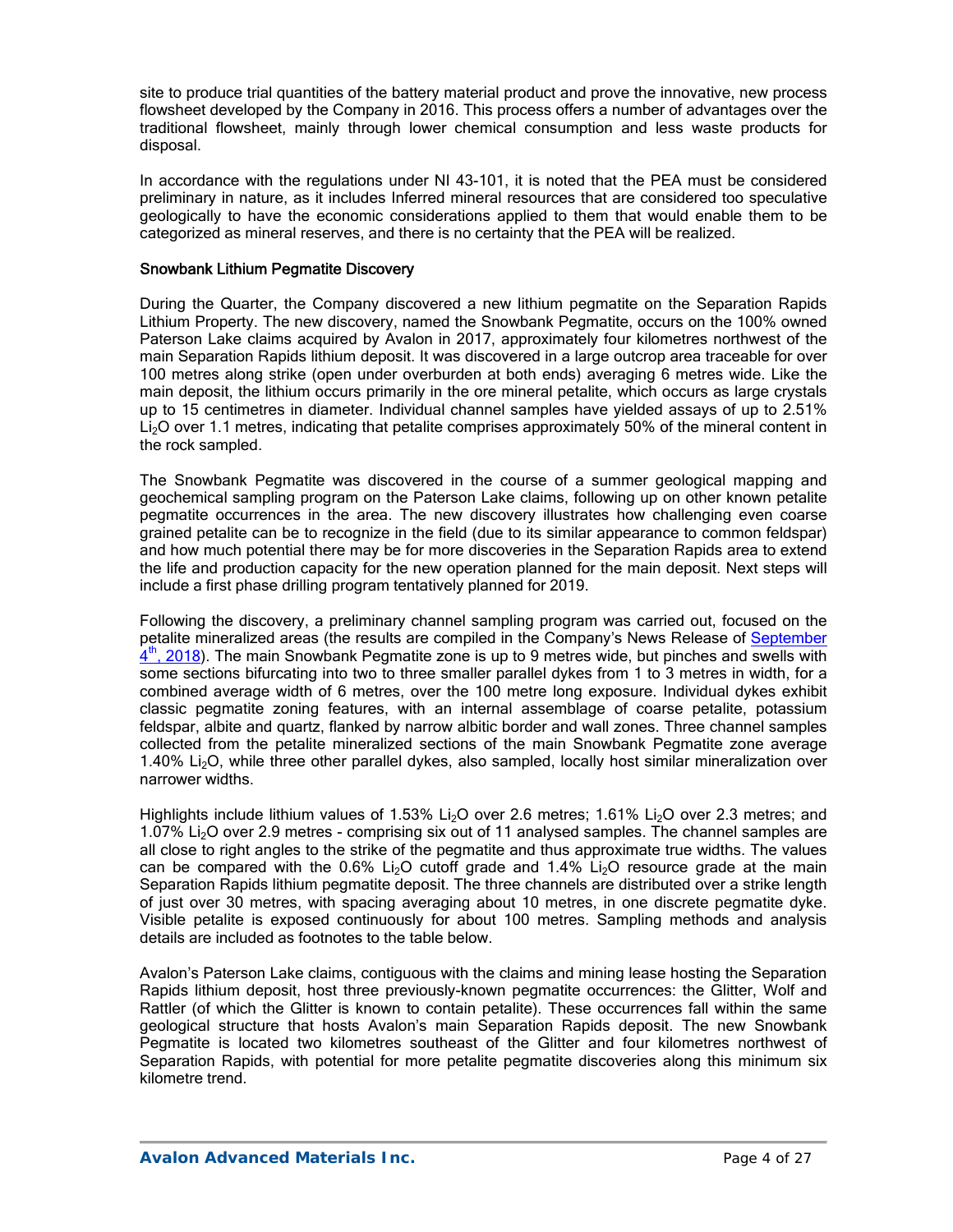The next steps for advancing Avalon's knowledge of the Snowbank Pegmatite, along with the nearby Glitter, Wolf and Rattler pegmatite occurrences, are further rock sampling, possibly accompanied by trenching, and finally drilling. Avalon now has multiple drill targets on the western part of the property that would be most easily accessed in winter.

### Metallurgical Process Testwork

The new petalite flotation process developed by Avalon in late 2017, that successfully produced a high grade petalite concentrate (4.5% Li<sub>2</sub>O) with greatly reduced levels of sodium and potassium, has attracted considerable interest from potential customers as there is no comparable product available in the market today. This high purity petalite concentrate (which the Company has branded as "Super Petalite") will be a premium quality material for certain specialty glass applications. The updated PEA has incorporated this flowsheet and product in the business model. Further optimization of the process will be carried out during a final pilot plant program, when feasibility study work commences.

### Lithium Markets

The demand for lithium chemicals, such as lithium carbonate and lithium hydroxide, has been growing rapidly in recent years, driven predominantly by lithium ion rechargeable battery technology now in high demand for electric vehicles and other energy storage applications. Current projections indicate continued growth in lithium demand from the battery sector for the foreseeable future. Because lithium is marketed in different forms, (including lithium minerals used in glass and ceramics) aggregate lithium demand and supply is usually expressed in terms of lithium carbonate equivalent ("LCE").

Industry analysts continue to debate the near-term rate of growth in lithium demand versus supply. While new production is forecast, there is considerable uncertainty as to how rapidly this new supply will be brought on-line. It is clear that many new lithium supply sources will be needed to ultimately meet the rapidly growing demand for batteries for electric vehicles. The Separation Rapids Lithium Project will be well-situated to serve new battery production facilities contemplated in North America. However, the mineralogy of the Separation Rapids resource allows for flexibility in the lithium products that can be produced, with petalite having considerable demand as an industrial mineral in specialty glass applications. This offers a simpler, lower risk and lower cost development alternative that was the focus of the updated PEA.

For the purposes of its 2016 PEA, Avalon used a price assumption of US\$11,000 per tonne FOB plant for lithium hydroxide consistent with price forecasts developed in mid 2016 by Roskill Information Services. In the October 2018 Review, Benchmark Minerals Intelligence stated that the current price (FOB North America) for lithium hydroxide was US\$17,000/tonne, a 55% increase since 2016. Prices in China have fallen in Q2-Q3 2018 and are now more in line with prices in the rest of the world, averaging US\$13,575/tonne for carbonate. While spodumene concentrate prices (6% Li2O, FOB Australia) had strengthened to US\$915/tonne, they have recently fallen just below the US\$900 level. Though petalite prices are not reported, petalite concentrate prices with an average  $4.5\%$  Li<sub>2</sub>O content (compared with spodumene concentrates at  $6\%$ ) could attract a price of US\$650/tonne, based purely on lithium content.

Lithium chemicals are getting most of the attention in the market and the media due to the increased demand projected for lithium ion batteries in electric vehicles. The markets for lithium in high strength glass products are also expected to grow. Many existing and new high strength glass formulations for automotive, aircraft, cell phones, and video displays where durability and light weight are key, require lithium to achieve the desired properties. Avalon's new "Super Petalite" product is well-suited for this market.

Numerous expressions of interest have been received from potential customers for the Company's lithium industrial mineral products and discussions on off-take commitments are ongoing. These have helped to define the probable market size for the petalite product, allowing the Company to finalize an appropriate production capacity for the Phase 1 plant for the purposes of the updated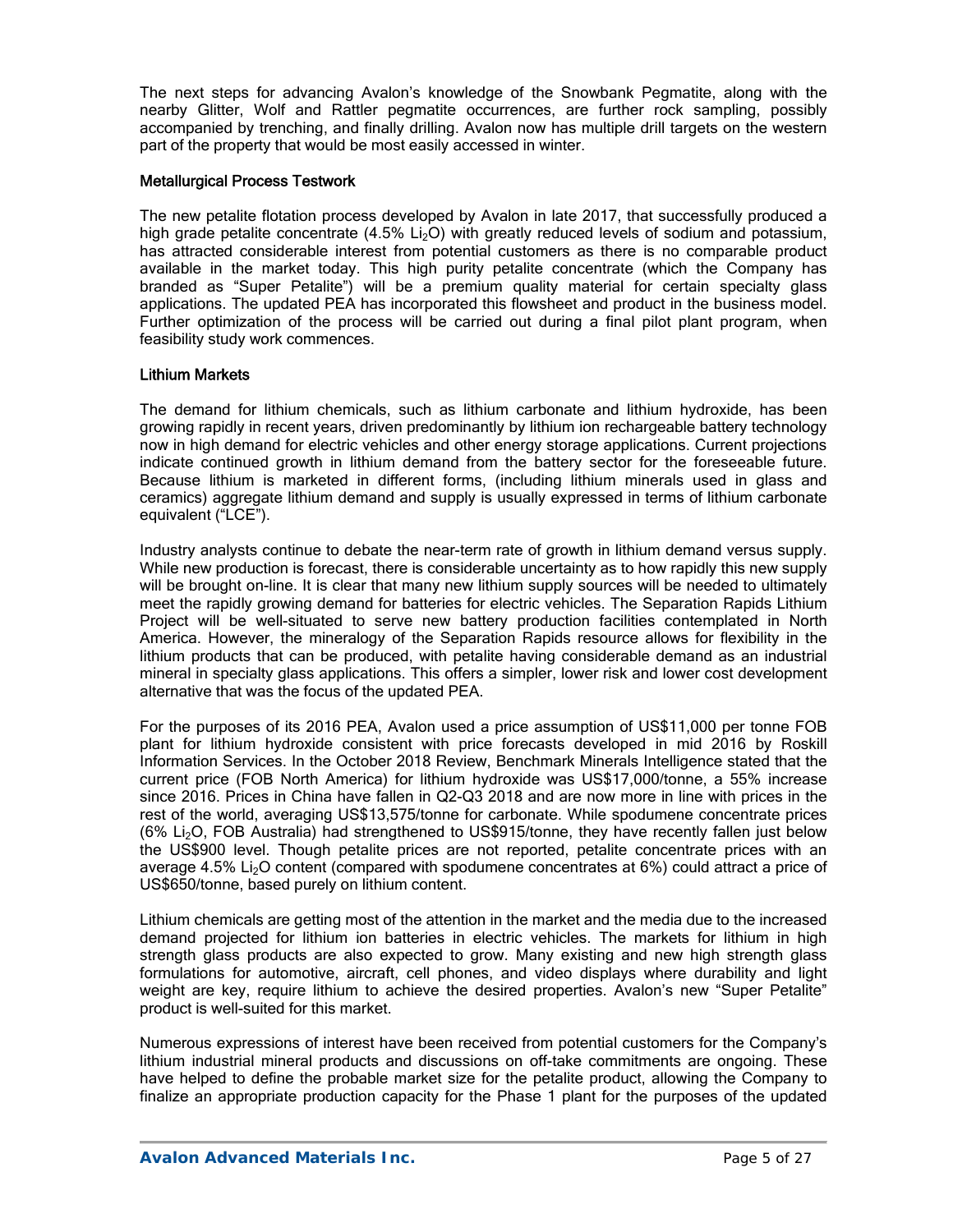PEA. With demand for lithium growing rapidly and few advanced lithium projects ready to commence production, the Company is well-positioned to bring a new supply to the market to serve priority customers, once project financing is in place.

### Environmental Assessment and Community Engagement Update

Avalon is committed to developing the Separation Rapids Project based on modern CSR principles and reporting on its performance in its annual Sustainability Reports. These CSR principles include commitments to minimize environmental impacts, ensuring the health and safety of employees, creating benefits for local communities and providing full transparency in its social and environmental performance. The Company and the project are well known in the local community.

The Company completed site water, sediment, fish, invertebrate and endangered species studies in June, 2017 and October, 2017 that successfully advanced the validation of the 1999 environmental baseline study. Initial leachate work has validated that any rock mined is not acid generating, and additional work on neutralized tailings is ongoing. The original baseline environmental study prepared in 1999 and updated in 2007, required the spring and fall 2017 and summer 2018 data collection to further update this study and align it with recent regulatory changes. A Draft Project Description and Environmental Impact Assessment was produced in 2017. Additional assessment work for the new Tailing Management Area was completed to accommodate the updated PEA. Recent project modifications will not significantly change environmental designs.

Permitting has been advanced through a multi-ministry meeting to review the completed Draft Project Description, discuss the provincial permitting process and to obtain regulator input into the project planning and confirm the proposed environmental work program. Separate discussions were held with federal regulators which also included the probable exemption of the project from the Canadian Environmental Assessment Act 2012 ("CEAA") due to the low environmental impact of the project and the fact that the project does not exceed any of the regulated triggers under the Act. Avalon is carefully monitoring the developments of the Environmental Assessment Act that could soon replace CEAA. No serious concerns have been identified. Similarly, the new Federal Metal and Diamond Mines Effluent Regulation, replacing the Metal Mining Effluent Regulation, will not negatively impact the project. Ongoing engagement is planned to coincide with the approvals process to review the simpler and lower impact business model of the recent PEA.

The Project is located in the traditional land use area of the Wabaseemoong Independent Nations ("WIN") for which they have stewardship under an agreement with the Province. The Company first signed an MOU with WIN in 1999 which was renewed when the Project was re-activated in 2013. Avalon management has been keeping WIN leadership informed on Project activities and remains committed to fulfilling its community consultation obligations and partnering with WIN on business opportunities and providing training for community members. The Company has also initiated dialogue with the Métis Nation of Ontario which holds Aboriginal rights in the area. Following the completion of the Draft Project Description, positive project review meetings were held with the Wabaseemoong Chief and Council and with the Métis Nation of Ontario at a Valued Components Workshop in order to review the project and obtain guidance and comments on environmental aspects of the project. The staged development approach is also advantageous to Avalon's potential Indigenous partners by providing time to consider opportunities for direct participation in project development and time for individual members to obtain the necessary training for jobs at the site. Engagement is ongoing with local Indigenous communities, regulators, and local government who continue to be supportive of the project.

The development model designed for the PEA results in a smaller environmental footprint, including low GHG emissions and almost non-existent air emissions. There are no anticipated environmental impacts of concern at the project, with the mineral deposit and waste rock being non-toxic and nonacid generating and minimal water discharge being anticipated. Avalon will continue to update and validate its 2007 environmental baseline study and the tailing management system design in the context of the new development model. Avalon is currently working with Hydro One to determine the optimal route to deliver clean hydro-electric power to the site from one of the nearby dams on the English River. The Company is already studying the potential for beneficial new uses of the site as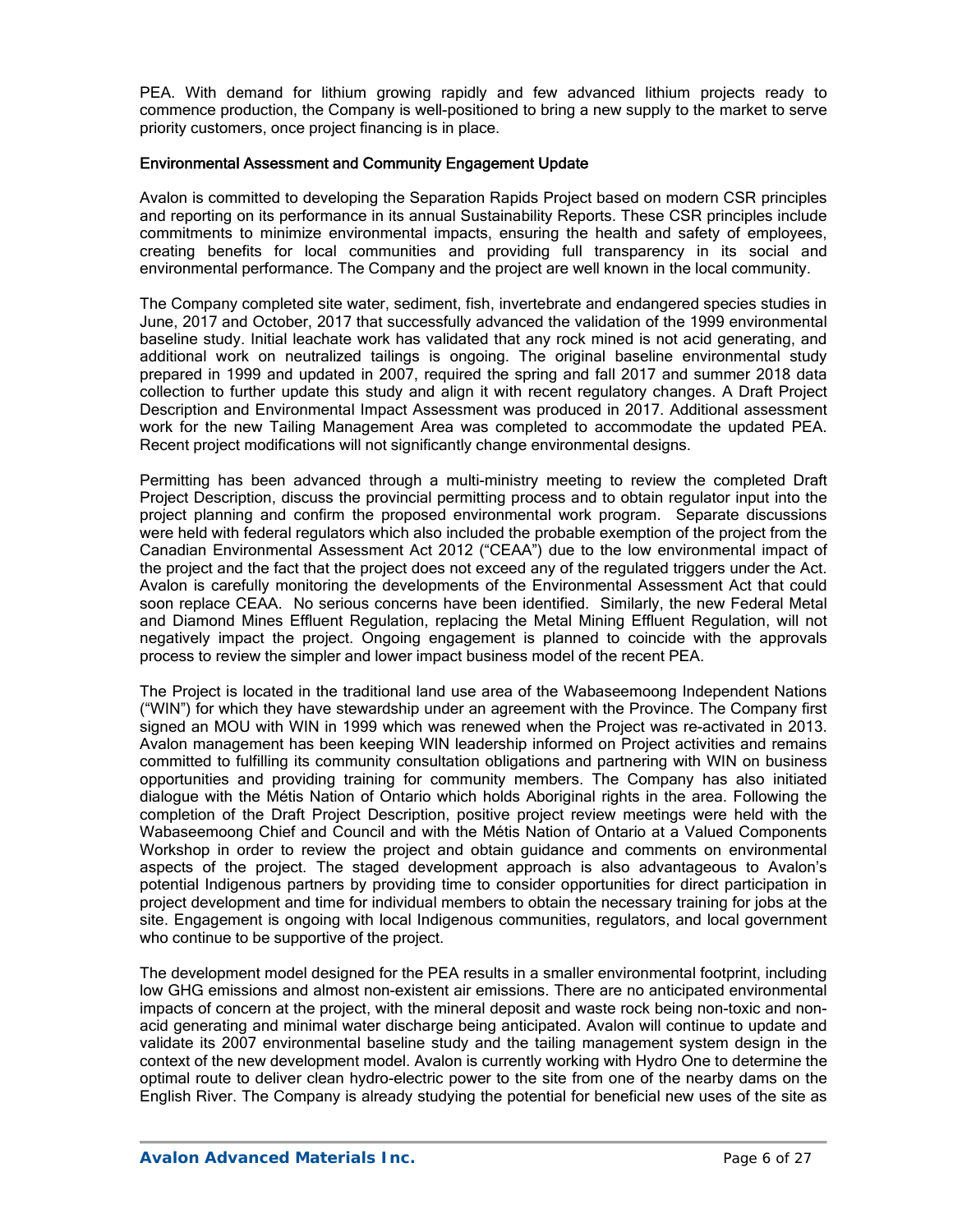part of its closure strategy, including re-purposing the waste areas for agricultural use such as wild rice habitat.

The Company will formally start the permitting process, once sufficient engineering data and project financing are in place. Overall, the Company does not anticipate any delays in securing the necessary permits and approvals to proceed with the production facility proposed in the 2018 PEA.

### Future Work

The next step in the Project's development is to proceed with a short pilot program to finalize reagent recycling and water treatment processes, after which a bankable feasibility study will be completed. This work is expected to proceed later in 2019 after off-take agreements are concluded and additional project financing is in place. Some additional drilling is contemplated to bring more of the Inferred resources into the Measured and Indicated categories. In addition, Avalon continues to explore for new lithium pegmatites, particularly on the western extension of the property, where a number of new petalite occurrences have been identified, but never previously drilled, including the Glitter pegmatite. A detailed mapping and sampling program on the western extension area is currently in progress.

Unless otherwise noted, the technical information on the Separation Rapids Lithium Project has been reviewed and approved by the Company's Senior Vice President, Metallurgy and Technology Development, Mr. David Marsh, FAusIMM (CP), or Dr. William Mercer, PhD, P.Geo. (Ontario), P. Geo. (NS), Vice President, Exploration, who are both Qualified Persons under NI 43-101.

## **Nechalacho Rare Earth Elements Project**

The Nechalacho Project is located at Thor Lake in the Mackenzie Mining District of the Northwest Territories ("NWT"), about 5 kilometres north of the Hearne Channel of Great Slave Lake and approximately 100 kilometres southeast of the city of Yellowknife. The property is comprised of five contiguous mining leases totalling 10,449 acres (4,249 hectares) and three claims totalling 4,597 acres (1,869 hectares). The leases are subject to one independently owned 2.5% Net Smelter Returns ("NSR") royalty agreement. Avalon has the contractual right to buy out this royalty on the basis of a fixed formula, which is currently approximately \$1.5 million and which will increase at a rate equal to the Canadian prime rate until the royalty is bought out.

The property is situated in an area referred to as the Akaitcho Territory, an area which is subject to comprehensive native land claim negotiations between the Government of Canada and the Treaty 8 Tribal Corporation, which consists of the Yellowknives Dene First Nation ("YKDFN"), the Deninu K'ue First Nation ("DKFN") and the Lutsel K'e Dene First Nation ("LKDFN"). The Company has signed an Accommodation Agreement with the DKFN. The Company also recognizes that the Tłįcho First Nation ("TFN") has a settled land claim with the Government of Canada which provides for certain harvesting rights in the area of the Nechalacho site. The general area around the Nechalacho site is subject to Aboriginal rights asserted by two Métis organizations: the Northwest Territory Métis Nation ("NWTMN") and the North Slave Métis Alliance ("NSMA"). During 2014, Avalon concluded a Participation Agreement with the NWTMN and commenced discussions with the NSMA.

While the Nechalacho Project has been relatively inactive since 2014, the Company continues to monitor REE markets closely and there have been some recent indications of renewed demand. The anticipated increase in demand for electric vehicles (EVs) in the coming years, and the need for rare earth magnets in the electric motors for these vehicles sparked a significant increase in price for neodymium (Nd) and praseodymium (Pr) through three quarters of 2017. In Q4 2017 prices retreated when China released some stockpiled material into the market, however, the rapid transition to electric vehicles we are witnessing bodes well for future growth in demand for Nd and Pr. The renewed demand for Nd-Pr motivated Avalon to re-activate the Project in 2018, to look specifically at Nd-Pr potential in the near-surface T-Zone and Tardiff Zones.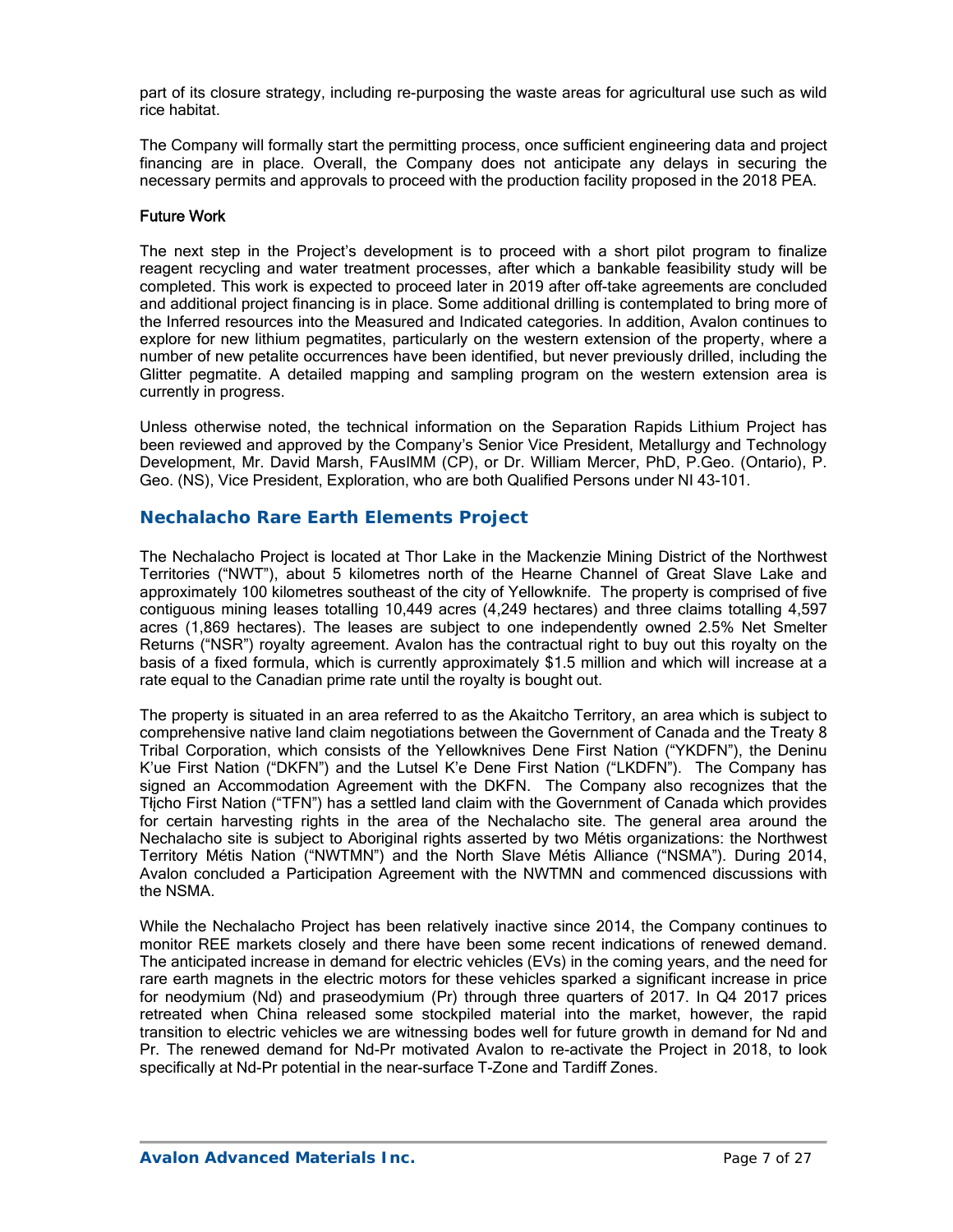The key factors going forward which influence the Nechalacho Project schedule, all of which are somewhat dependent on one another, are: securing one or more strategic or financial partners; securing sufficient binding agreements for offtake to support project financing; the availability of equity and debt financing at a reasonable cost and the receipt of all requisite construction and operating permits.

Expenditures during the Year totalled \$259,681 (2017 - \$198,341), of which approximately \$211,000 were spent on camp maintenance, lease survey program and preparation for the field program conducted in September 2018, with the balance spent primarily on mining lease payments and renewing the exploration land use permit with the positive associated engagement activities. The lease survey will enable Avalon to finalize conversion of the mineral claims adjacent to the present leases, to mining lease status.

Expenditures during the Quarter totalled \$38,161 (2017 - \$81,698), which were spent primarily on mining lease application, preparation for the field program that was conducted in September 2018 and renewing the exploration land use permit.

### Rare Earth Markets

Interest in rare earth projects outside China (including Avalon's) has resurfaced recently following the US National Defense Authorization Act banning the purchase of rare earths and rare earth magnets from China for the US Department of Defense. Furthermore the ongoing US trade dispute with China has created additional risk for supply chain disruptions of these critical elements.

Rare earth magnets remain vital to many clean technology applications requiring high efficiency, lightweight electric motors and generators. This includes motors for electric vehicles, which can require 5-10kg of rare earth magnets per vehicle. The growing market for electric vehicles, especially in China, has created new demand for these high strength magnets, resulting in rising prices for neodymium (US\$47/kg FOB China in early October 2018 according to Asian Metal) and praseodymium (US\$59/kg FOB China according to Asian Metal). The world still largely relies on China for rare earth supply, yet China reportedly may soon become an importer of neodymium concentrates.

### Neodymium Potential

Previous work on the Project has identified high-grade, near-surface neodymium mineralization associated with the light rare earth ore mineral bastnaesite in both the North T and Tardiff Zones. The former was extensively explored by previous owners of the property in 1982-85 and the Nechalacho Basal Zone Deposit was extensively drilled by Avalon in 2007-12. However, there was little systematic analytical work for rare earths during the early exploration in the 1980's in the area of the T-Zone.

In 2007, Avalon reported on historical resources in the North T Deposit which included a small, but high grade, neodymium resource in the F-Subzone, averaging 6.5% Total Rare Earth Oxides ("TREO") including 1.5%  $Nd<sub>2</sub>O<sub>3</sub>$ . A decline was driven by previous operators into the North T Deposit to conduct underground exploration and recover a bulk sample. The decline also intersected the near-surface neodymium-rich F-Subzone closer to surface, making it readily accessible for additional bulk sample work, once it is partially de-watered.

### Lithium Potential

Nechalacho is a polymetallic property with, in addition to rare earths, significant quantities of other rare metals including beryllium, niobium, tantalum and lithium. Lithium occurs in the mineral polylithionite, which is similar to lepidolite, in the S and T Zones. The resources of lithium at Nechalacho have never been estimated and Avalon intends to complete sampling of historic drill core in Fall 2018 to establish the distribution of this element in the T deposit. This is anticipated to enable estimation of a T Zone lithium resource. Historic mineral analyses of the polylithionite at the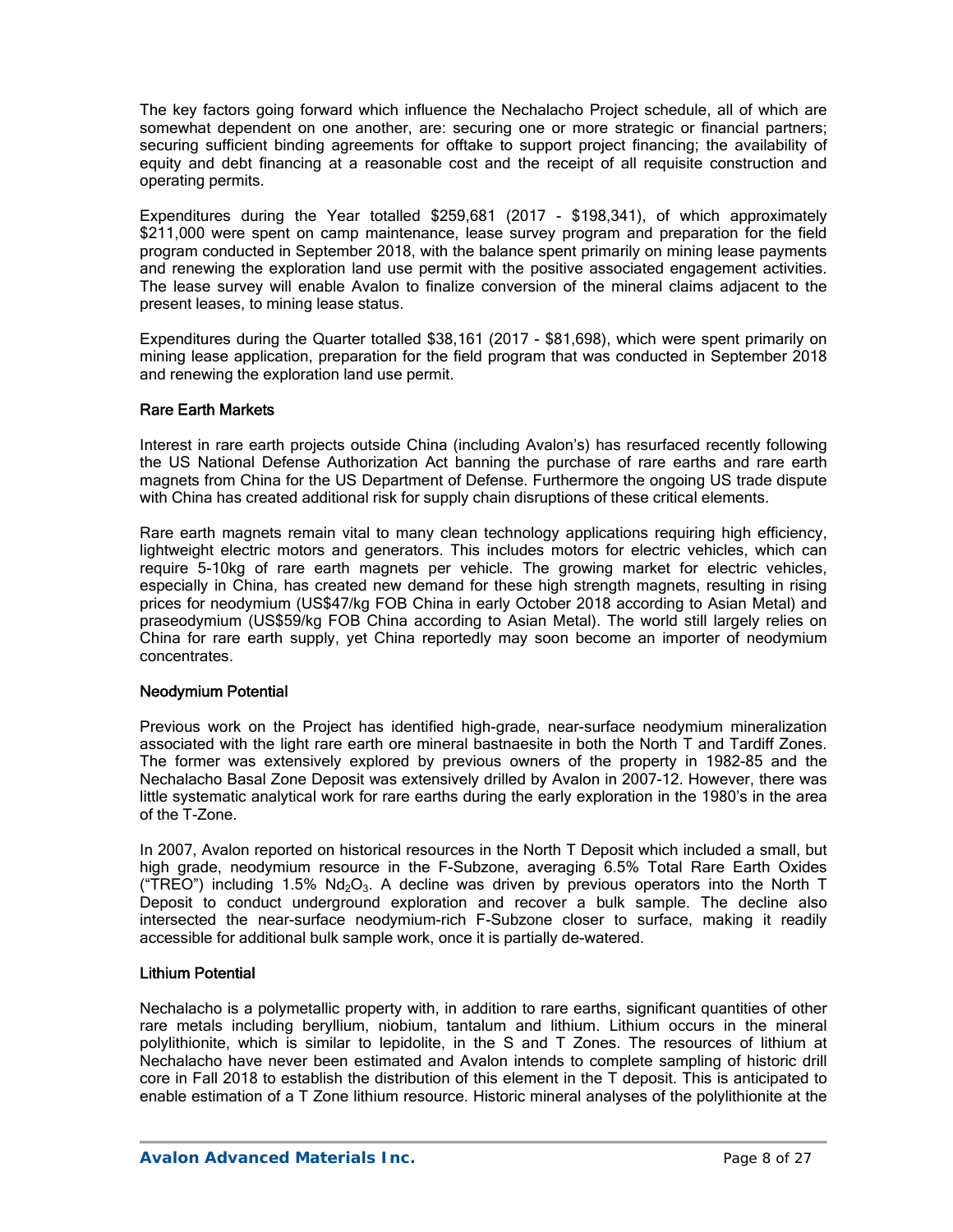project have shown over 6% Li<sub>2</sub>O. The S Zone, which has coarse polylithionite mineralization in outcrop, has never been drilled.

### Development and Permitting Plans

Avalon plans to investigate the possibility of developing Nechalacho as a near-term, small-scale producer of Nd-Pr rich concentrates for export involving potentially a simple mining, crushing and ore-sorting operation. This has significant advantages over the already-approved Basal Zone Project development plan from an environmental standpoint. The barren waste rock generated from the ore-sorting process (being benign) would negate the need for the originally proposed aggregate quarry for site development and the proposed airstrip extension.

The Company is currently participating in an independent scoping study, supported in part by the Territorial Government, on the East Arm-Yellowknife Road and hydro infrastructure corridor in order to provide clean power, year-round access to site and greatly simplified Project logistics. It would also provide significant cost savings to Nechalacho and northern communities such as Lutsel K'e through improved access. This is driven in part by Federal government initiatives to reduce greenhouse gas emissions that would result from replacing diesel power with clean hydro power.

Specific Company objectives for 2018/2019 include:

- confirming Nd-Pr resources in the F-Subzone and Tardiff Zones and preparing a scoping study on a small-scale development model focused on Nd-Pr concentrate production;
- re-sampling existing drill core from 1980's drilling to analyze for lithium and establishing an initial T-Zone lithium resource estimate;
- investigating neodymium, praseodymium, dysprosium (the other 'magnet rare earth') and lithium potential in the North T and S zone deposits;
- metallurgical testing (ore sorting) of near surface rare earth mineralization with high neodymium and praseodymium values, and
- continuing the permitting process and community engagement toward identifying local Indigenous business partners.

During the Quarter Avalon successfully renewed its Land Use Permit, including the extension of the existing airstrip, and completed the perimeter survey of several contiguous mineral claims in order to bring them to lease. The lease application has been submitted and approved. Avalon completed a field program in September to conduct additional sampling in the area of the T-Zone and Tardiff Lakes Zones to begin assessing their potential as sources of neodymium and praseodymium ("Nd-Pr") rich concentrates currently in high demand for magnet applications. Sampling was also done in the T-Zone to begin assessing the resource potential of widespread lithium mineralization occurring as the lithium mica polylithionite.

The recent field program resulted in 41 drill core and rock samples and 80 biogeochemistry samples being shipped for analysis for rare earths and lithium. The rare earths in the high-grade sections of the North T-Zone are contained largely in the ore mineral bastnaesite, which has a relatively high rare earth content of around 24%, and may be easily concentrated by ore-sorting methods. Additional samples of the bastnaesite mineralization were collected for initial ore-sorting process testwork contemplated for this fall. Avalon plans to investigate the possibility of developing Nechalacho as a near-term, small-scale producer of Nd-Pr rich concentrates for export, potentially involving a low-cost mining, crushing and ore-sorting operation.

The South T-Zone is also known to contain lithium and rare earth mineralization, although the original exploration drilling in the 1980's was focused on beryllium and no formal resource estimate was established for rare earths or lithium. Once the assays are received for the core samples from the North and South T-Zones, Avalon intends to update the resource estimate for rare earths and develop a new resource model for lithium in these two deposits.

Previous work by Avalon at Nechalacho focused on the heavy rare earth-rich Basal Zone deposit, which was the subject of the Company's 2013 Feasibility Study. In the course of drilling the Basal Zone, very high grade Nd-Pr mineralization in bastnaesite was intersected near surface in the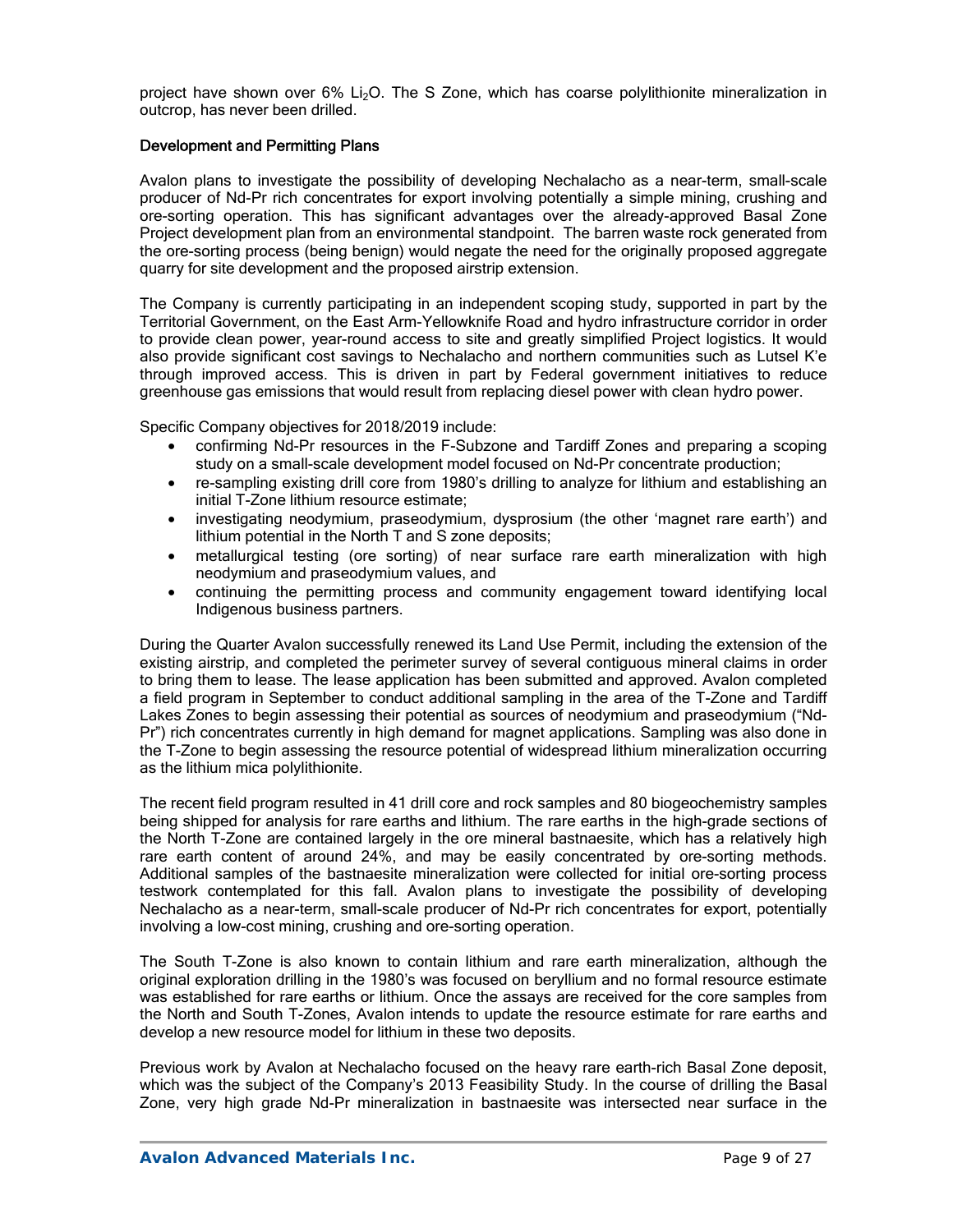Tardiff Lakes area, with grades of up to 10.78% total rare earth oxides over 11 metres being intersected. To better map the extent of the near-surface Tardiff Lakes mineralization, which is largely overburden covered, the field crew collected 80 biogeochemistry samples to test this method for outlining near-surface rare earth mineralization: a method which has proven to be very effective in recent exploration for lithium on the Company's Separation Rapids property in northwestern Ontario.

Unless otherwise noted, the technical information on the Nechalacho Project has been reviewed and approved either by the Company's Senior Vice President Metallurgy and Technology Development, Mr. David Marsh, FAusIMM (CP), or Dr. William Mercer, PhD, P.Geo. (Ontario), P. Geo. (NWT), Vice President, Exploration, who are both Qualified Persons under NI 43-101.

## *East Kemptville Tin-Indium Project*

The Company incurred \$505,102 (2017 - \$311,352) in expenditures during the Year on the East Kemptville Project, approximately 42% of the expenditures were incurred on the preparation of a Preliminary Economic Assessment report (the "EK PEA"), including an updated resource estimate, to evaluate the economics of a small-scale re-development and site rehabilitation scenario using different variants on the model, 21% was spent on environmental studies and permitting, and 23% on resource modelling of the stockpile. The balance of the expenditures was incurred for metallurgical testwork to evaluate the use of new ore-sorting technology to reject waste and create a higher grade of feed material for a smaller (lower cost) gravity concentrator.

The Company incurred \$159,125 (2017 - \$103,211) in expenditures during the Quarter on the East Kemptville Project, approximately 47% of the expenditures were incurred on the preparation the EK PEA, 34% was spent on environmental studies and permitting, with the balance incurred primarily on resource modelling of the stockpile.

The Company presently holds mineral rights at East Kemptville through a "Special Licence", a form of mineral tenure granted by the Province of Nova Scotia in circumstances where there is a history of previous industrial land use activity (such as mining) in the area of interest. It does not immediately convey surface land rights and, accordingly, access must be arranged with the permission of surface rights holders.

The Company first acquired its Special Licence at East Kemptville in 2005 and it has been subsequently renewed multiple times while the Company negotiated access to the site. During the Quarter, the Special Licence was renewed while the Company continues the process toward applying for a mining lease to replace the Special Licence and secure full surface tenure. The lease application will be formally submitted in late 2018. Once received, the Mining Lease will allow Avalon to proceed with final feasibility study work and Project financing. The Company is presently preparing the EK PEA for filing with the mineral lease application along with a site closure plan. The results of the EK PEA were announced in mid-July, 2018. Once all approvals are in place, financing is secured and feasibility work completed, the operation could be brought to initial production in 12- 16 months.

During the Quarter, Avalon completed and SEDAR-filed the final EK PEA. Avalon also held key meetings with Ministry of Energy and Mines (formerly Ministry of Natural Resources) and Ministry of Environment officials in Yarmouth, toward achieving an efficient permitting and approvals process for the Project. The re-development model, as presently conceived, is an environmental remediation project that will be financed through the sale of tin concentrates recovered in large part from previously-mined mineralized material stockpiled on the site.

From Day 1 of operations, Avalon's model provides for a reduction in the long term environmental liability and eventual full rehabilitation of this brownfield site. Due to this, it is anticipated that the permitting and approvals process will be shorter than for a typical greenfield mine development. There is strong community support for the Project, as well as from local politicians, First Nations and environmental NGOs. Avalon is also in discussions with local stakeholders towards collaboration on future opportunities including, among others, a long-term vision for turning the rehabilitated site into a solar power generation facility or other beneficial reuse such as agriculture.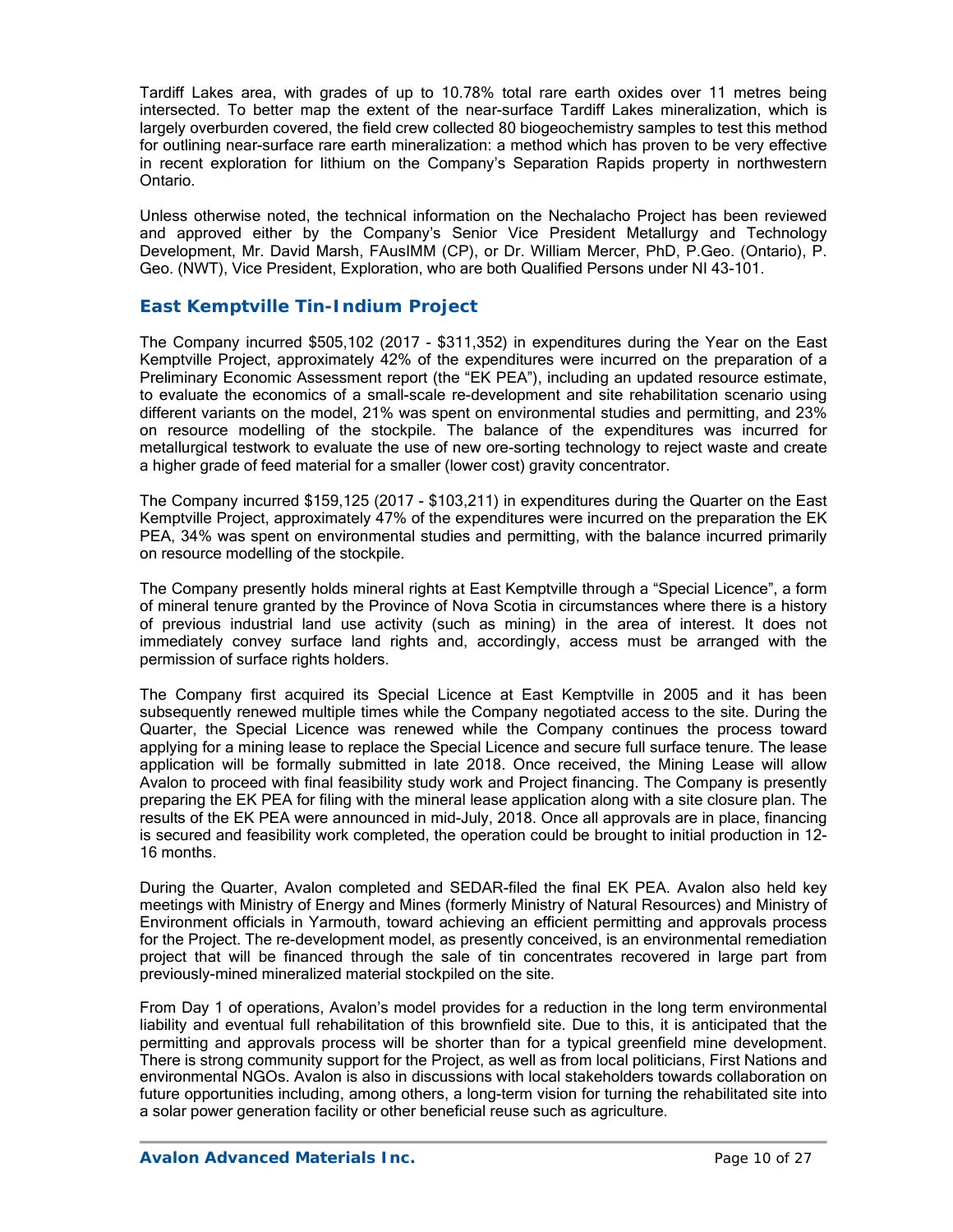### Preliminary Economic Assessment

The EK PEA on the current small-scale re-development and site rehabilitation concept has been prepared by independent consultants Micon International Limited, Toronto, ON. It will be filed with the Province of Nova Scotia as part of the Company's application for a mineral lease and is available on the Company's website. Further work to optimize the development model, including the potential implementation of new ore-sorting technology, is ongoing.

The finalized mine plan is based on the updated mineral resource estimate disclosed in the Company's new release dated June 28, 2018. The redevelopment model primarily involves processing of the 5.87 million tonne stockpile of previously-mined oxidized low-grade mineralization, supplemented by selective mining of near-surface fresh higher-grade tin mineralization the Main and Baby Zone deposits.

The freshly mined tin mineralization will serve an important purpose in the site rehabilitation concept by allowing for the generation of clean tailings free of sulphide minerals. These clean tailings will be used to create a cover for the existing dry-stacked tailings, which will fully remediate the long term environmental liability associated with the tailings and facilitate its ultimate conversion into other long term beneficial uses, such as a solar power generation or agriculture. Avalon's small-scale, redevelopment model utilizes existing infrastructure, tailing management facility and previously-mined material, making the Project a conflict free, low energy, low green-house gas producer that may also make the final product more attractive to Avalon's cleantech customers.

The development model utilized for the EK PEA contemplates a production schedule of approximately 1,300 tonnes per annum of a 55% tin concentrate for 19 years, with tin concentrates being sold and shipped for treatment in international markets. The EK PEA concludes that the small-scale re-development model for tin concentrate production at East Kemptville is economically viable at current tin prices in the range of US\$20,000 to US\$22,000/tonne. Assuming an average go-forward tin price of US\$21,038/tonne (as forecast by the World Bank Commodity Price outlook for 2020), and an exchange rate of CAD\$1.30/USD, the Project has an indicated pre-tax IRR of 15.0% and an NPV of C\$17.9 million at an 8% discount rate. The initial capital cost is estimated at C\$31.5 million. Average annual revenues from sales are calculated as C\$17.75 million vs. annual production costs of C\$11.6 million. LME Tin prices are currently US\$19,100 and have averaged US\$20,228 year-to-date. Tin prices have come off along with a general decline in metal prices since mid-June linked to the U.S./China trade war.

### Project Financing Plans

The East Kemptville Project has attracted strong interest from a number of potential financial partners, including equipment manufacturers interested in supplying the modular gravity plant and the ore-sorting technology, as well as others that have expressed interest in securing off-take of the tin concentrates (which are in short supply from non-conflict sources). Other parties have expressed interest in equity participation based on the site rehabilitation concept and the compelling precedent that it will set for how closed mine sites, now treated as perpetual liabilities, can be profitably rehabilitated through application of new and innovative process technologies and remediation strategies.

In accordance with the regulations under NI 43-101, it is noted that the EK PEA must be considered preliminary in nature, as it includes Inferred mineral resources that are considered too speculative geologically to have the economic considerations applied to them that would enable them to be categorized as mineral reserves, and there is no certainty that the EK PEA will be realized.

### Permitting and Environmental Studies

Environmental studies have examined the nature of the waste material generated from renewed operations, as well as the conditions required for bringing the existing operation into readiness for future production. A closure strategy has now been prepared for the small-scale re-development scenario to significantly reduce the existing site environmental liability through innovative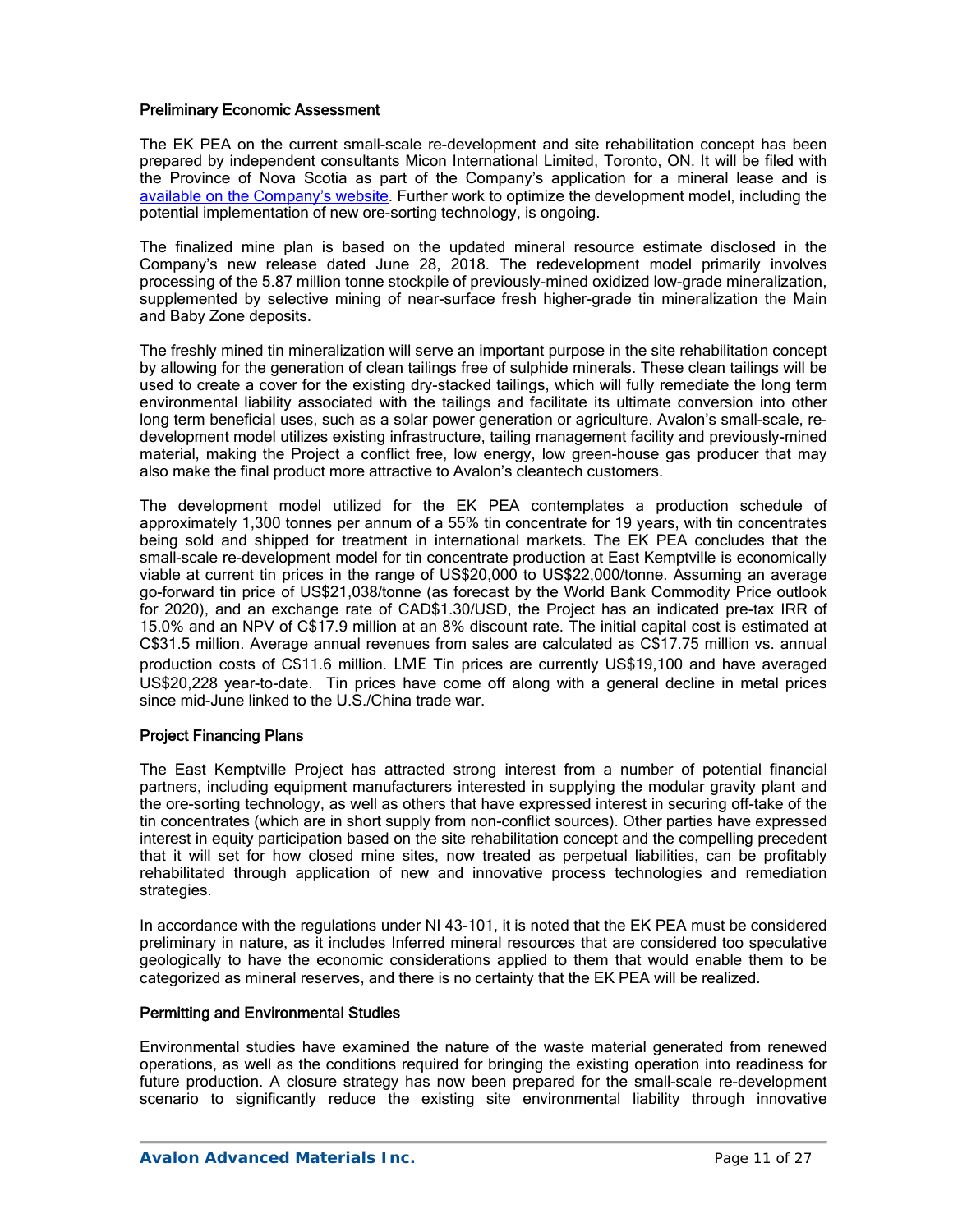management of future waste rock and tailings and through the processing and elimination of sulphide-bearing material presently stored on surface that is contributing to the need for costly ongoing water treatment. Metallurgical testwork to validate the ability to produce a clean (low sulfur) low permeability cover to prevent the release of further acid mine drainage from the existing tailings management area was successfully completed. This low permeability cover has the additional benefit of lowering the water table in the tailing management area, further improving the long term stability of this facility.

All future potentially acid generating waste produced will be disposed of sub-aqueously to eliminate oxidation and the need for long term treatment requirements. These are anticipated to significantly reduce or eliminate the need for ongoing site care and maintenance post closure. Additional drilling was completed by the surface rights owner to validate the stability of the coarse tailings pile and eliminate the potential need for future stabilization work during operations. The detailed due diligence review of the historic environmental liability, led by Mark Wiseman, Vice-President, Sustainability, related to the acquisition of the surface rights was completed with no fatal flaws identified.

During the Quarter, the Species at Risk Act study was completed at the Project site. Engagement continues by meeting with regulators, NGOs and local communities with continued strong support for the Project. With the update of the mine plan, permitting is well advanced with the mineral lease and Crown Land lease transfer planned for submission by the end of November, 2018. The closure plan was updated to incorporate changes to the mine plan. The overall objective of full site rehabilitation on closure has been validated in the EK PEA and is a key objective for Avalon.

### Project Development Update

Avalon received positive results from an ore-sorting testwork program conducted on samples of tin mineralization from the East Kemptville Project. As discussed in the Company's news release dated September 17, 2018, these results provide further encouragement that ore-sorting technology can be successfully implemented at East Kemptville to reduce both capital and operating costs and to reduce the volume of tailings generated from the proposed operation.

Sensor-based ore-sorting ("SBS") is an emerging technology seeing increasing application in the mining industry. It involves the scanning of individual rock particles on a conveyor using various types of available sensor technologies. Depending on the chemical, mineralogical or physical characteristics, the particles of value are individually identified and separated from the "rejects" by applying either a mechanical, hydraulic or, in the case of East Kemptville, a pneumatic process.

The successful application of an ore-sorting process offers a number of potential benefits through the rejection of low or non-mineralized waste rock before it is fed into the processing plant. This can lead to a significant reduction in the size of the plant, along with attendant reductions in both capital and operating costs. It may also allow for the economic processing of low grade feed materials that would otherwise be un-economic to treat and the associated overall higher density waste products increases the capacity of waste management areas.

The recent work was conducted by Cronimet Mining Processing SA (Pty) Ltd ("CMPSA"), who are providing technical and metallurgical services to Avalon in relation to the East Kemptville Project. CMPSA has also expressed interest in partnering with Avalon on the development of the Project.

Drill core samples from the in-ground resources at East Kemptville were delivered in July 2018 to a test facility in Kentucky, USA in order to determine the amenability of East Kemptville tin mineralization for beneficiation utilizing sorting technology. Samples varying from relatively highgrade to low-grade tin concentrations were scanned using a multisensory sorter platform. Based on these scans an algorithm was developed to allow for the separation of the material during the test campaign.

The feed stock used during the test campaign contained 0.11% Sn, 0.06% Cu and 0.11% Zn. The first step of the testwork produced an upgraded product containing 0.47% Sn and a product mass yield of 12%. Recovery versus grade data also showed that SBS can be used to recover the zinc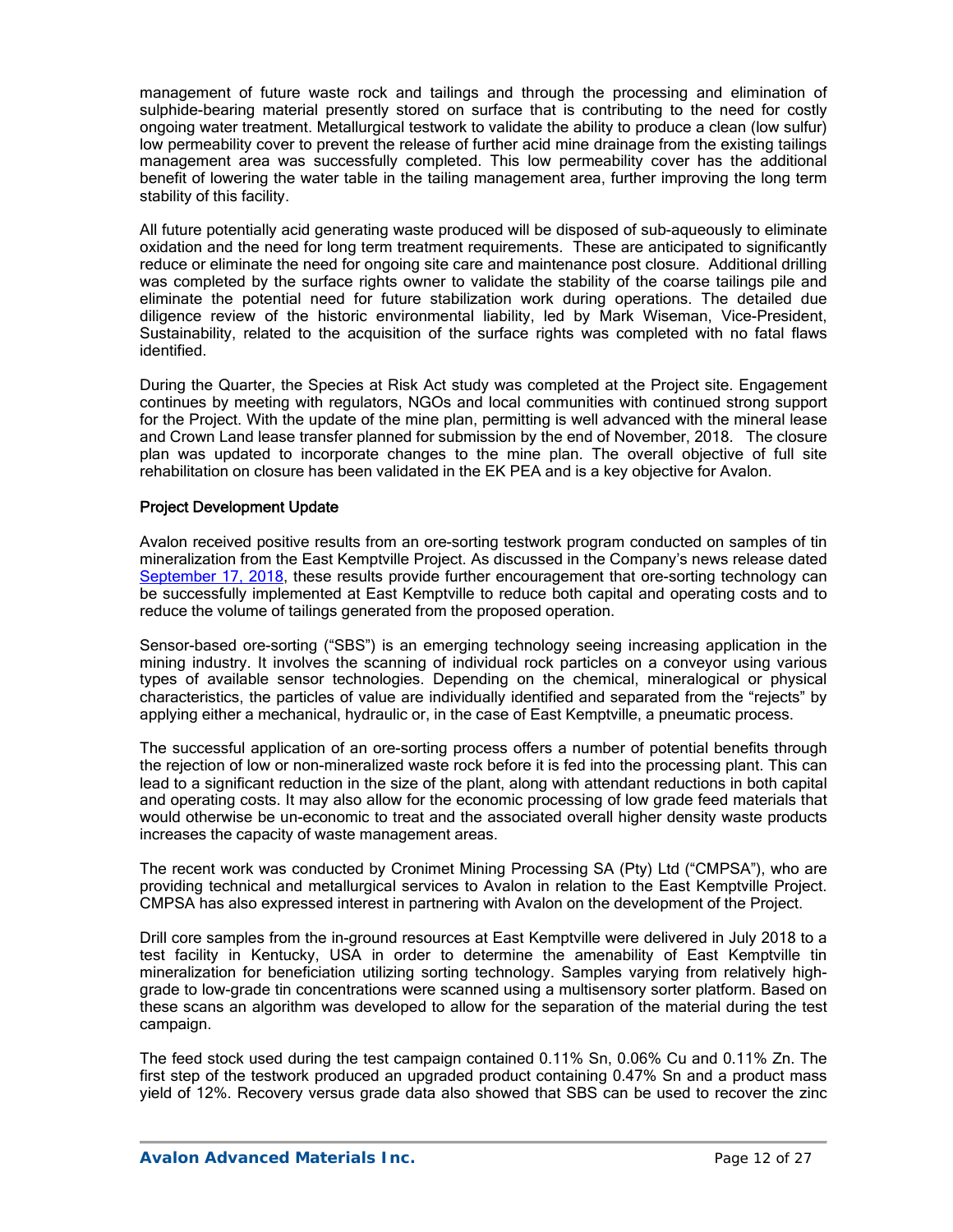ore mineral sphalerite (which also contains indium) from this resource. The zinc-indium feed was successfully upgraded to 0.23% Zn in the first step, while copper content remained low.

Similar positive results were achieved in a preliminary ore sorting test program conducted in 2017 using material from the low grade stockpile, confirming that SBS can be successfully employed to upgrade both the in-ground tin resource as well as the stockpiled material.

### Next Steps

Based on these results, CMPSA has recommend that a detailed sampling campaign be conducted on the low grade stockpile, followed by an extensive bulk testwork program using a pilot scale ore sorting plant to test the recovery of valuable minerals on a pilot scale. CMPSA visited the East Kemptville site in September, 2018 to meet with Avalon and site representatives in order to design and schedule the sampling program which is likely to involve the extraction of a bulk (~10 tonne) composite sample tentatively scheduled for December 2018. The test program, including writing of the technical report, is expected to take five to six months to complete. This testwork, combined with a confirmation drilling program on the stockpile, will be utilized to finalize the small-scale site redevelopment model to the Feasibility level of confidence, following which it is contemplated Avalon and Cronimet would enter into a partnership for the joint development of the project. In addition to the Mining Lease and Crown Land Lease transfer, work will be initiated on the Industrial Approval.

Unless otherwise noted, the technical information on the East Kemptville Tin-Indium Project has been reviewed and approved either by the Company's Senior Vice President Metallurgy and Technology Development, Mr. David Marsh, FAusIMM (CP), or Dr. William Mercer, PhD, P.Geo. (Ontario), P. Geo. (NS), Vice President, Exploration, who are both Qualified Persons under NI 43- 101.

## *Lilypad Cesium Project*

The Lilypad Cesium Project consists of 166 new claim units, totalling slightly over 3,200 ha, covering a field of lithium, tantalum and cesium mineralized pegmatites, and located 150 kilometres northeast of Pickle Lake, Ontario. The claims were staked by the Company between January 1999 and October 2000 and are 100% owned by the Company with no underlying royalties. Previous owners of the property drilled some 50 shallow drill holes and Avalon completed 32 drill holes totaling 4,781 metres in 2000 and 2001 in a program focused primarily on tantalum potential that produced encouraging initial results.

The project has been inactive since 2002 awaiting a recovery in tantalum prices or new demand for cesium minerals. Two recent developments have encouraged Avalon to resume exploration at the property. Firstly, because of recent increasing market interest in both lithium and cesium, a field program is justified primarily to further investigate the cesium potential of the property due to a global supply shortage. Secondly, development plans for the Ring of Fire area, north of the property, increase the probability of new road access being developed into the area in the near future.

Renewed exploration work now planned for summer 2019 will comprise geological mapping and geochemical sampling to better understand cesium distribution, identify new drill targets and to obtain samples suitable for metallurgical testwork. The 2000 and 2001 work program recognized exceptional cesium potential over a broad area on the property with drill intercepts assaying up to 6.205% Cs<sub>2</sub>O over 1.70 metres in one mineralized dyke known as the Pollucite Dyke.

The Project is located in the traditional territory of the Eabametoong First Nation. The Company has initiated discussions with community members.

### *Other Projects*

The Company did not complete any work on any of its other projects during the Year.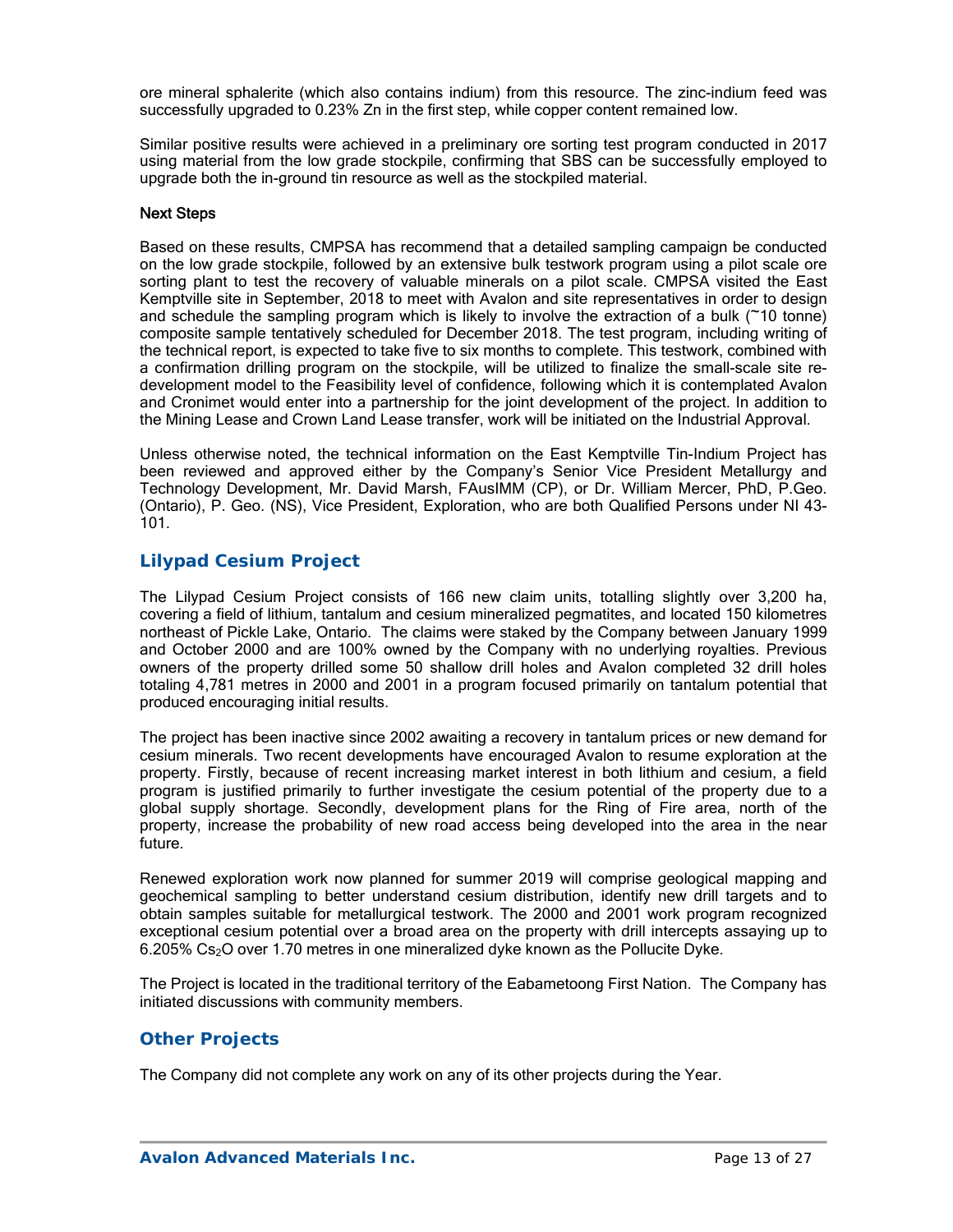# **Corporate Social Responsibility**

In November 2018, the Company released its 2018 Sustainability Report, which is available for download on the Company's website at: http://www.avalonAM.com

The 2018 Sustainability Report was prepared in accordance with the streamlined October 2016 Global Reporting Standards. The 2018 Sustainability Report incorporates a self-assessment of Fiscal 2018 performance and sets targets for 2019 against the applicable Mining Association of Canada "Toward Sustainable Mining" indicators.

In addition to the Company's safety performance, the report includes many other accomplishments such as energy efficiency initiatives, community outreach, and metallurgical process improvements that contribute to improved environmental performance. Avalon is committed to working closely with its Indigenous partners to create lasting economic and social benefits in the communities. In addition to its partners in the NWT, dialogue is ongoing with the Acadia First Nation in Nova Scotia as it relates to the East Kemptville Project and with Wabaseemoong Independent Nations ("WIN") and Métis Nation of Ontario with respect to the Separation Rapids Lithium Project, and was recently initiated with the Eabametoong First Nation for the Lilypad Cesium Project.

To provide independent advice as to the efficacy of the Company's CSR work, the Company maintains an independent Sustainability Advisory Committee ("SAC") that meets intermittently to review all of the Company's sustainability-oriented work at all its projects. Recently, meetings have been infrequent due to the low level of current development activity although the members were all invited to review and comment on the 2018 report. In recognition of its sustainability efforts, Avalon has once again placed among *Corporate Knights'* 2018 Future 40 Responsible Corporate Leaders in Canada from a shortlist of eligible small and mid-size organizations.

The methodology for the 2018 Future 40 Responsible Corporate Leaders in Canada ranking is based on 16 key performance indicators covering resource, employee and financial management. The full methodology for this year's ranking is available from Corporate Knights here: http://www.corporateknights.com/reports/future-40/2018-future-40-methodology-15085128/. Private or publicly-listed companies headquartered in Canada with revenue of under \$1 billion and evidence of ESG reporting are eligible. Ranking is based on publicly-disclosed data, verified by the companies prior to project completion.

The full ranking can be viewed in *Corporate Knights Magazine*'s Spring 2018 issue or online at www.corporateknights.com/reports/2018-future-40/2018-future-40-results-15241106/.

The Company's focus is on materials that enable clean technology, including solar and wind power. In order to do this sustainably, Avalon designs its operations to minimize environmental impacts and greenhouse gas emissions, while planning for rehabilitation and productive use of the land post closure. The Company also now applies a staged-development approach to its cleantech materials projects, which involves starting production at a modest scale, to minimize project footprint and potential risks to environment, while also reducing investment risk and creating opportunities for its Indigenous business partners.

## **Administration and Other**

Corporate and Administrative expenses totalled \$2,724,759 during Fiscal 2018, a 5% decrease from the amount incurred in Fiscal 2017 (\$2,877,792). The main areas of decreased operating expenses for the Year were expenses on salaries and benefits and public and investor relations.

Salaries and benefits for the Year decreased by approximately 8% to \$1,387,249 compared to \$1,509,865 in Fiscal 2017. The decrease in salaries and benefits was primarily related to the reduced staffing levels.

Expenses on public and investor relations for the Year decreased slightly by \$40,251 (9%) to \$389,885 compared to \$430,136 in Fiscal 2017, primarily due to a reduction in the number of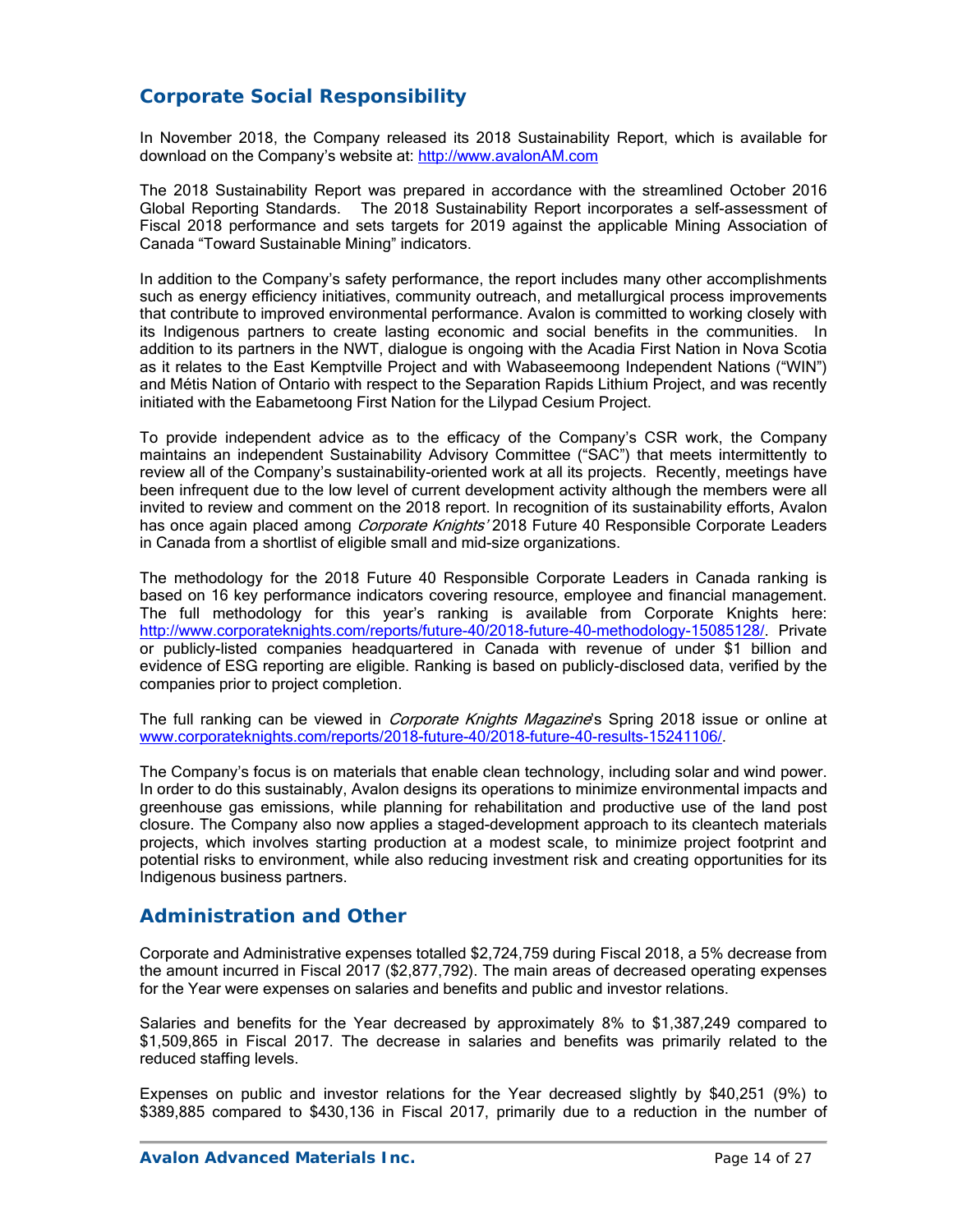investment conferences participated in by the Company in 2018. Investor relations remains a priority due to the ongoing need to attract investment capital but recent efforts have focused more on sophisticated investors and family offices than retail investors due to overall market conditions.

Share based compensation decreased to \$149,286 for the Year compared to \$183,108 for Fiscal 2017. This decrease is primarily related to the decrease in the number of options earned during the Year compared to Fiscal 2017.

On August 31, 2018, the fair values of the Company's outstanding derivative liabilities (which included the warrants denominated in US\$ warrants, the A1 Warrants, B1 Warrants and the C1 Warrants) were re-measured using the Black-Scholes pricing model, which resulted in a gain of \$562,216 for the Year (being the decrease in the estimated value of these warrants between August 31, 2018 and August 31, 2017) and a gain of \$151,975 for the Quarter (being the decrease in the estimated value of these warrants between May 31, 2018 and August 31, 2018). The changes in the estimated value of these warrants are mainly caused by the fluctuation in the trading price of the Company's common shares on August 31, 2018 compared to August 31, 2017 and May 31, 2018, as well as the issuance of 3,750,000 C1 warrants in June, 2018.

The fair values of the Company's outstanding convertible redeemable preferred shares (issued in March 2017, January 2018 and June 2018) were also re-measured, which resulted in losses of \$535,500 and \$137,812 for the Year and the Quarter, respectively.

Corporate and Administrative expenses totalled \$648,159 during the Quarter, a 3% decrease from the amount incurred during the comparative quarter in fiscal 2017 (\$668,998). The main area of decreased operating expenses for the Quarter was salaries and benefits, which were partly offset by the increase in expenses on public and investor relations.

Salaries and benefits decreased by \$69,293 (18%) to \$320,089 compared to \$389,382 for the same quarter in Fiscal 2017. This decrease is primarily related to the reduced staffing levels, and to the decrease in the provision for accrued vacation days.

Expenses on public and investor relations increased by \$66,496 (113%) compared to the same quarter in Fiscal 2017. This increase was due to the need to accelerate efforts to reach out to new investors which required retaining several new consultants to introduce the Company into new markets primarily in Europe and the US. This also included work to introduce the Company into the growing community of "Impact" investors; those motivated to invest in Companies such as Avalon, demonstrating high performance in environmental and social responsibility.

Share based compensation expense totalled \$36,824 for the Quarter compared to \$42,934 for the same quarter in Fiscal 2017. This decrease is primarily related to the decrease in the estimated fair values of options earned during the Quarter compared to the same quarter in Fiscal 2017.

# **Summary of Quarterly Results**

The following selected financial data is derived from the unaudited condensed consolidated interim financial statements of the Company.

| <b>Fiscal Year</b>                                 |         |               | 2018<br>2017   |                |                |               |                |                |  |
|----------------------------------------------------|---------|---------------|----------------|----------------|----------------|---------------|----------------|----------------|--|
| For the Quarters Ended                             | Aug. 31 | <b>May 31</b> | <b>Feb. 28</b> | <b>Nov. 30</b> | <b>Aug. 31</b> | <b>May 31</b> | <b>Feb. 29</b> | <b>Nov. 30</b> |  |
|                                                    |         |               |                |                |                |               |                |                |  |
| Revenue (Interest)                                 | 14.340  | 20.204        | 12.484         | 14.749         | 16.080         | 7.088         | 2.544          | 2,499          |  |
| Net Loss before discontinued<br><b>loperations</b> | 786.927 | 682.931       | 1.142.848      | 628.038        | 835.616        | 1.312.870     | 568.543        | 640,292        |  |
| Net Loss                                           | 786.927 | 682.931       | 1.142.848      | 628.038        | 835.616        | 1.312.870     | 568.543        | 640,292        |  |
| Net Loss, per share, basic<br>land diluted         | 0.004   | 0.003         | 0.005          | 0.003          | 0.004          | 0.007         | 0.003          | 0.004          |  |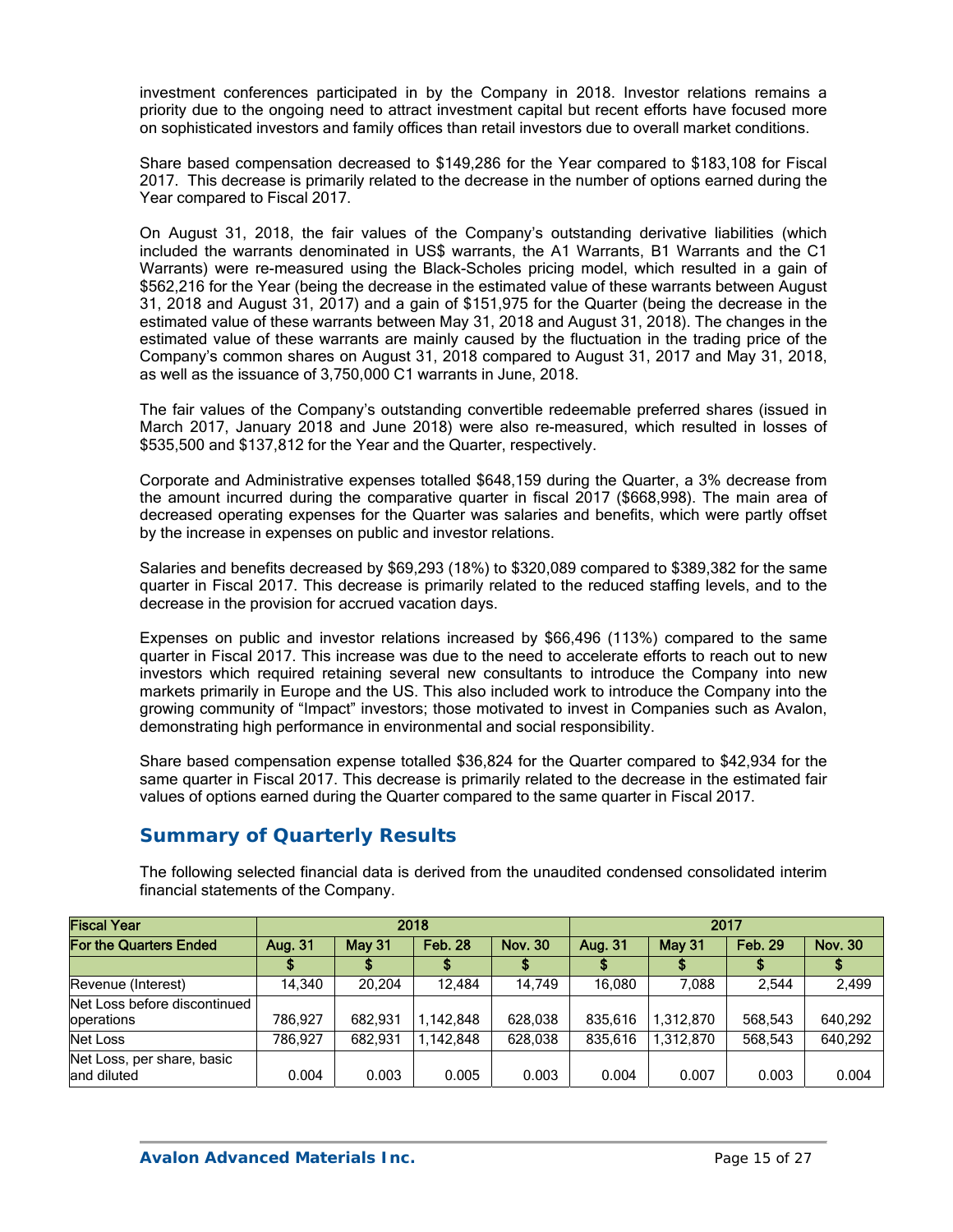The fluctuation on quarterly net loss is primarily due to share-based compensation expenses recognized as stock options granted to directors, officers, employees and consultants of the Company are earned, the impairment losses recognized on resource properties, changes in the fair value of derivative liabilities and convertible redeemable preference shares, and expensed financing transaction costs. The costs of resource properties are written down at the time the properties are abandoned or considered to be impaired in value.

## **Liquidity and Capital Resources**

In management's view, given the nature of the Company's operations, which consist of the exploration and development of mineral properties, the most relevant financial information relates primarily to current liquidity, solvency, and planned property expenditures. The Company's financial success will be dependent on the economic viability of its resource properties and the extent to which it can discover and develop new mineral deposits. Such development may take several years to complete and the amount of resulting income, if any, is difficult to determine. The sales value of any mineralization discovered by the Company is largely dependent on factors beyond the Company's control, including the market value of the metals and minerals to be produced.

The Company manages its capital structure and makes adjustments to it based on the funds available to the Company in light of changes in general economic conditions, the Company's short term working capital requirements, and its planned exploration and development program expenditure requirements.

As the Company is in the development stage, its principal source of capital is from the issuance of common shares. In order to achieve its objectives, the Company expects to spend its existing working capital and raise additional funds as required.

As at August 31, 2018, the Company has current assets of \$625,244 and current liabilities of \$848,309. The holder of the Company's convertible redeemable preferred shares is entitled to demand repayment of the applicable redemption value per share in cash (which totalled \$3,195,000 as at August 31, 2018) upon the occurrence of certain Redemption Events. Excluding the deferred flow-through share premium of \$52,157, the Company's adjusted working capital deficit was \$170,908 (calculated by adding back the deferred flow-through share premium of \$52,157 to the working capital deficit of \$223,065). As the de-recognition of the balance of the deferred flowthrough share premium will not require the future outflow of resources by the Company, it is management's belief that the adjusted working capital figure provides useful information in assessing the Company's liquidity risk. As at August 31, 2017, the Company had adjusted working capital of \$556,112 and cash and cash equivalents on hand of \$1,073,574.

The Company's monthly operating expenditures, excluding expenditures on resource property work programs, average \$290,000 during periods of moderate project activity. The Company's anticipated resource property expenditures for Fiscal 2019, assuming the requisite financing is in place, are budgeted at approximately \$1,500,000.

Subsequent to the Quarter as further described under Subsequent Events, the Company completed a private placement and issued 5,375,000 units at the price of \$0.07 per unit for gross proceeds of \$376,250.

The Company will need to raise additional capital to meet its ongoing expenditure obligations or reduce its current overhead costs. Initiatives both to reduce overhead costs and to raise additional capital are in progress although there can be no assurances that the Company will be able to raise additional funds required for all planned expenditures. As a result, certain expenditures may have to be delayed until sufficient funding has been raised. Given the continuation of weak investor sentiment and capital market conditions in the junior resource sector, there exists an uncertainty as to the Company's ability to raise sufficient additional funds on favourable terms. This condition indicates the existence of a material uncertainty that raises substantial doubt about the Company's ability to continue as a going concern. The Company's expenditures on other discretionary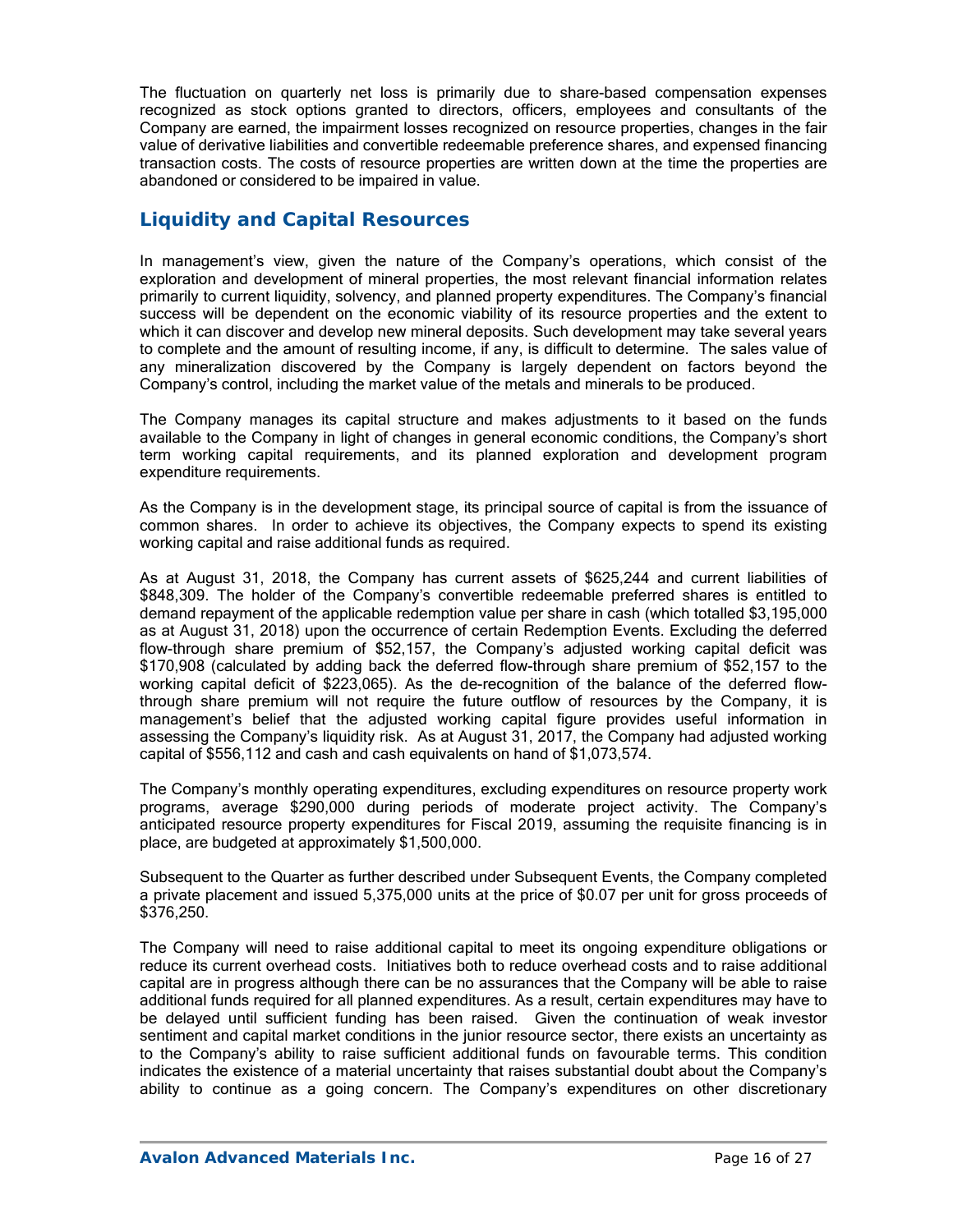exploration and development activities have some scope for flexibility in terms of amount and timing, which can be adjusted accordingly.

The Company does not have any externally imposed capital requirements other than those certain Redemption Events contained in the preferred share terms. The Company continues to work on attracting more substantial project financing through the participation of one or more strategic partners, a long term construction debt financing facility, and/or through the equity markets. If the Company is not able to secure financing on satisfactory terms, expenditures on the development of its projects will need to be delayed.

All of the Company's resource properties, are owned, leased or licenced with minimal holding costs. The most significant holding costs being annual lease rental fees on Nechalacho of \$20,998 and the annual expenditures related to the mining leases at Separation Rapids and Warren Township totalling \$3,327. As at August 31, 2018, the Company is required to incur additional Canadian Exploration Expenditures ("CEE") of \$237,922 by December 31, 2019. This amount represents the remaining balance of the required expenditures resulting from the private placement completed in July, 2018.

A joint venture with an industry partner or end-user may represent an attractive alternative for financing the further stages in the development of any of the Company's projects once the capital requirements become relatively large.

The Company has an operating lease for its premises. As at the date of this MDA, the minimum lease commitments under these leases are as follows:

| Fiscal year ended August 31, 2019 | \$ | 238,796 |
|-----------------------------------|----|---------|
| 2020                              | \$ | 333,275 |
| 2021                              | S  | 348,155 |
| 2022                              | S  | 351,875 |
| 2023                              | S  | 359.315 |
| and thereafter<br>2024            | \$ | 484.047 |

## **Off Balance Sheet Arrangements**

As at August 31, 2018, the Company had no material off balance sheet arrangements such as guaranteed contracts, contingent interests in assets transferred to an entity, derivative instrument obligations or any instruments that could trigger financing, market or credit risk to the Company.

## **Transactions with Related Parties**

Balances and transactions between the Company and its subsidiaries have been eliminated on consolidation and are not disclosed here. Details of the transactions between the Company and other related parties are disclosed below:

### a) Trading transactions

There had been no material trading transactions with related parties during each of the years ended August 31, 2018, 2017 and 2016, other than the participation by certain related parties in certain equity offerings as listed below:

- (i) on March 11, 2016, pursuant to the Private Placement, Mr. Donald Bubar subscribed for 1,000,000 PP Units at \$0.10 per unit (note 12(b)(iii)); and
- (ii) the participation by certain related parties in the November 2017 Private Placement, whereby Donald Bubar, Director, President and CEO, Mark Wiseman, Vice President Sustainability, Patricia Mohr, Director subscribed for 200,000, 55,000 and 50,000 flowthrough shares at \$0.145 per share, respectively.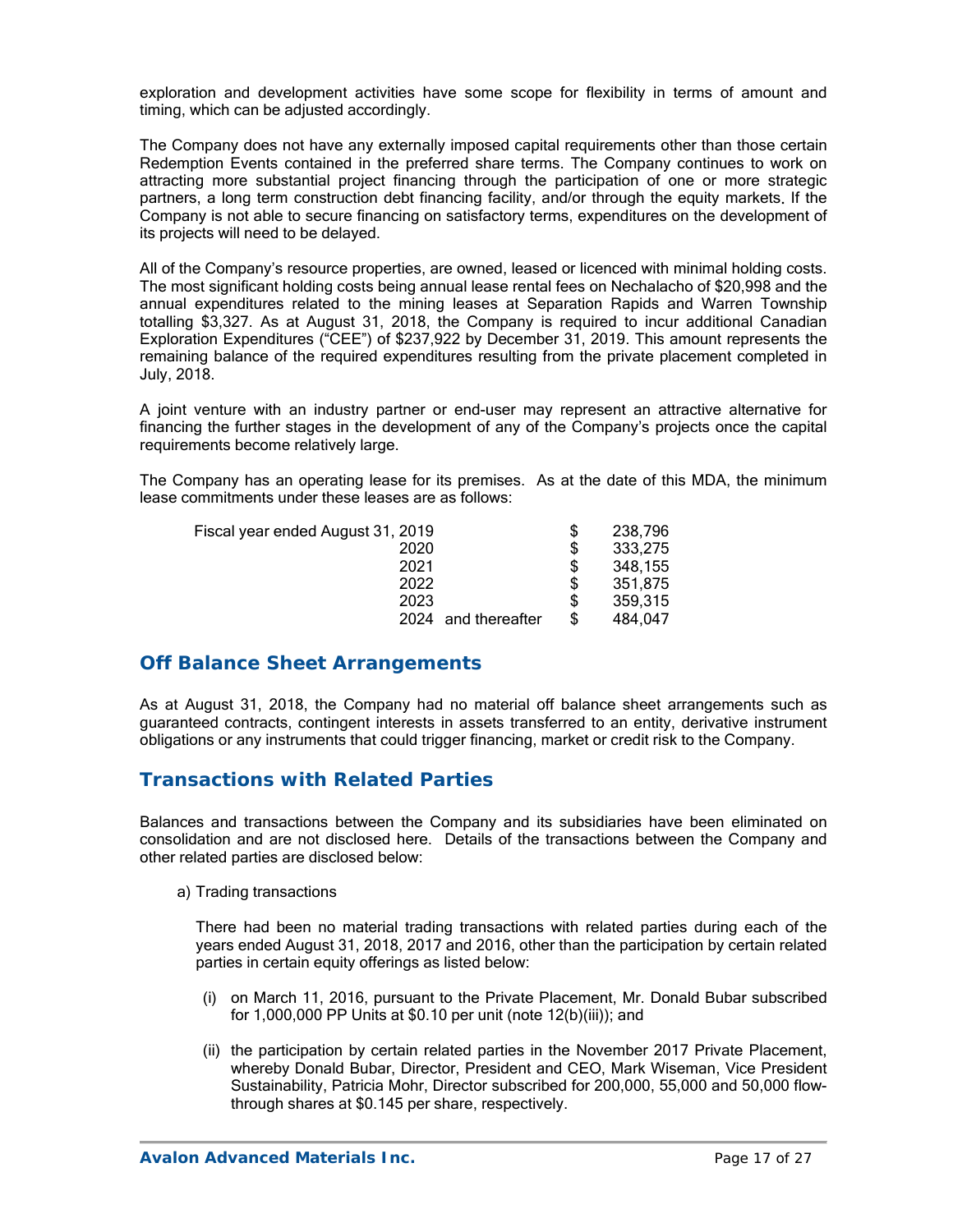b) Compensation of key management personnel

The remuneration of directors and other key members of the Company's senior management team during the three and twelve months ended August 31, 2018 and 2017 were as follows:

|                                                          | <b>Three Months Ended</b> |         |                    |         | <b>Twelve months Ended</b> |           |                    |             |
|----------------------------------------------------------|---------------------------|---------|--------------------|---------|----------------------------|-----------|--------------------|-------------|
|                                                          | August 31,<br>2018        |         | August 31,<br>2017 |         | August 31,<br>2018         |           | August 31,<br>2017 |             |
| Salaries, benefits and directors' fees <sup>(1)</sup> \$ |                           | 418.547 | S                  | 438,731 | S.                         | 1,692,551 |                    | \$1,744,508 |
| Share based compensation <sup>(2)</sup>                  |                           | 23,905  |                    | 34,180  |                            | 118,991   |                    | 281,657     |
|                                                          |                           | 442.452 |                    | 472,911 |                            | 1,811,542 |                    | 2,026,165   |

- $(1)$  Salaries and benefits of key management personnel capitalized to exploration and evaluation assets and PPE for the three and twelve months ended August 31, 2018 totaled \$164,641 (2017 -
- \$143,080) and \$577,224 (2017 \$571,471), respectively.<br><sup>(2)</sup> Fair value of stock options earned and recognized as share based compensation during the respective reporting period.

# **Subsequent Events**

Subsequent to the end of the Year, the Company:

- a) granted an aggregate of 100,000 stock options with a weighted average exercise price of \$0.10 per share to certain employees of the Company. The weighted average contract life of these options at issuance was 5 years;
- b) issued a total of 6,094,954 common shares pursuant to the conversion of 30 A1 Preferred Shares, 20 B1 Preferred Shares and 10 C1 Preferred Shares;
- c) had 1,400,000 stock options with a weighted average exercise price of \$0.17 per share expire;
- d) had 272,727 broker's compensation warrants with an exercise price of \$0.25 per share expire;
- e) completed a private placement and issued 5,375,000 units at the price of \$0.07 per unit for gross proceeds of \$376,250. Each unit was comprised of one common share and one half of one common share purchase warrant. Each whole warrant entitles the holder to acquire one common share at a price of \$0.12 for a period of two years from the closing date of the private placement (the "Closing Date"), or if the closing price of the common shares on the TSX is \$0.16 or higher for a period of twenty consecutive trading days after the Closing Date, the Company may, by notice to the holder reduce the expiry date of the warrants to not less than 30 days from the date of such notice ("Accelerated Expiry Date"). Donald Bubar, Director, President and CEO subscribed for 1,000,000 units; and
- f) entered into a \$500,000 convertible security funding agreement ("Funding Agreement") with Lind. The convertible security under the Funding Agreement has a two year term and will accrue a simple interest rate obligation of 10% on the amount funded that is prepaid and attributed to its face value upon issuance. Lind will be entitled to convert the convertible security commencing 180 days after execution of the Funding Agreement at a conversion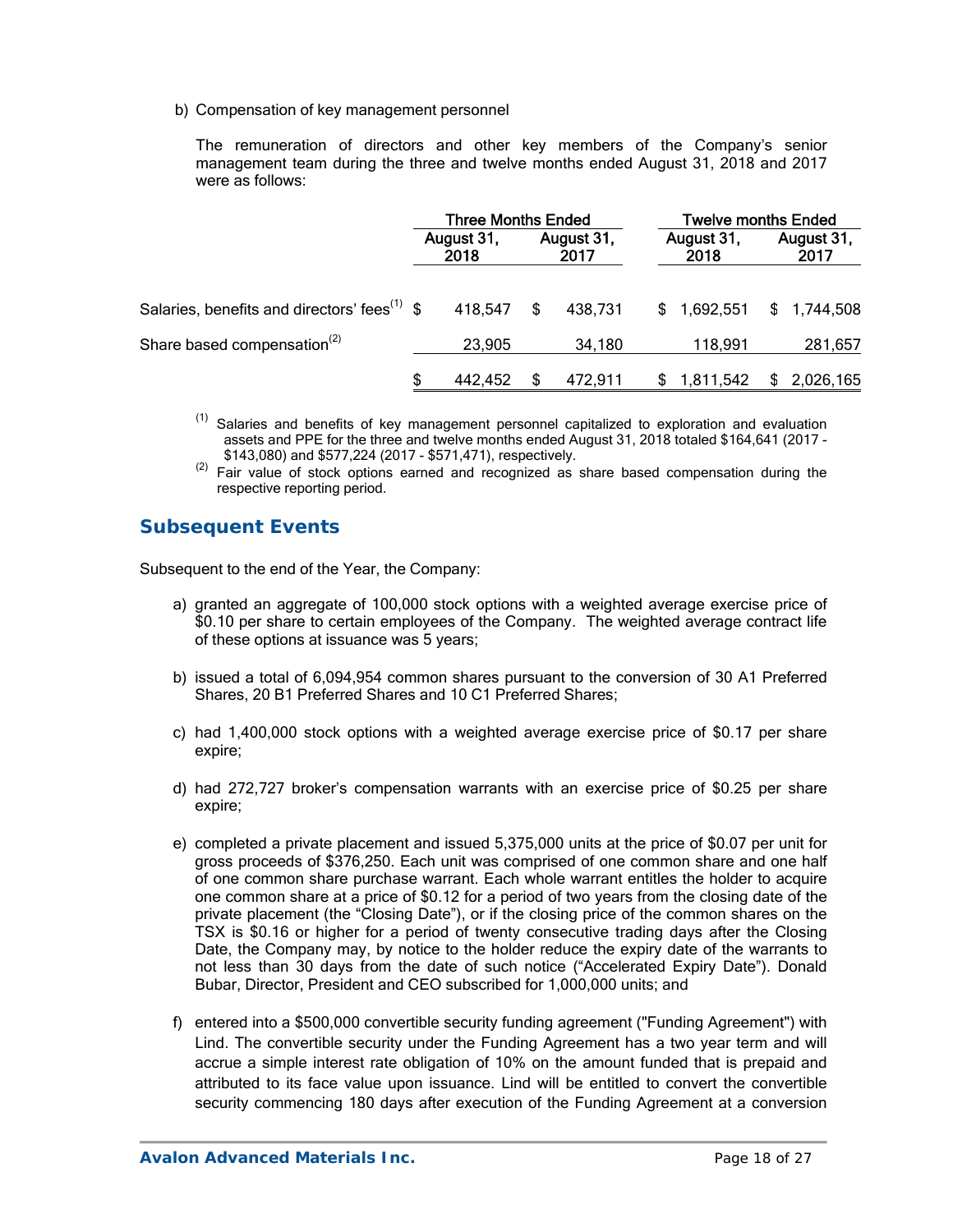price equal to the higher of (a) 80% of the five day trailing VWAP of the common shares prior to the date of conversion, and (b) the five day trailing VWAP of the shares prior to the date of conversion, less the maximum discount allowable in accordance with TSX rules. Company has floor price protection such that if any conversion results in an effective conversion price of less than \$0.05 per share, then the Company has the right to instead repay the amount that was subject to that conversion for a 5% premium. The Company also has the right to repurchase the convertible security at any time.

 In conjunction with the closing of the convertible security, Lind will receive a commitment fee of \$15,000 and 4,575,000 common share purchase warrants. Each warrant entitles the holder to purchase one common share of the Company at a price of \$0.07 per common share until 36 months after closing.

## **Financial Instruments**

The Company's financial instruments consist of cash and cash equivalents, receivables, accounts payable and accrued liabilities, warrants denominated in foreign currency, convertible redeemable preferred shares, the A1 Warrants and the B1 warrants.

Management does not believe these financial instruments expose the Company to any significant interest, currency or credit risks arising from these financial instruments. The fair market values of cash and cash equivalents, receivables, and accounts payable and accrued liabilities approximate their carrying values.

The Company has 6,466,513 warrants outstanding as at August 31, 2018, with an original exercise price of US\$0.56 per share ("US\$ Warrants"). These warrants are subject to certain anti-dilution provisions, which may reduce the exercise price, with a floor of US\$0.5095 per share. The adjusted exercise price as calculated by the anti-dilution provisions as at August 31, 2018 and as at the date of this MDA is US\$0.5223. These warrants are exercisable until June 13, 2021. These warrants were recorded at fair value at the time of issuance, and are re-measured at fair value using the Black-Scholes pricing model at each financial statement reporting date, with the resulting change in fair value being recorded in the statement of comprehensive loss.

As the Company has the right to redeem all of the outstanding A1, B1 and C1 Preferred Shares at any time at a 5% premium to the redemption value, the total fair value of the 180 A1 Preferred Shares. 240 B1 Preferred Shares and the 150 C1 Preferred Shares as at August 31, 2018 is \$1,181,250, \$1,386,000 and \$787,500, respectively. The number of common shares to be issued would be 59,235,294 if all of the outstanding A1, B1 and C1 Preferred Shares had been converted into common shares based on the closing price of the Company's common shares on the TSX of \$0.075 on August 31, 2018.

Interest income from cash and cash equivalents are recorded in the statement of comprehensive loss.

# **Outstanding Share Data**

### *a) Common and Preferred Shares*

The Company is presently authorized to issue an unlimited number of common shares without par value. The Company is also authorized to issue up to 25,000,000 preferred shares without par value, of which 950 have been issued and 570 are outstanding as at August 31, 2018.

As at August 31, 2018, the Company had 237,018,428 common shares, 180 Series A1 Preferred Shares, 240 Series B1 Preferred Shares and 150 Series C1 Preferred Shares issued and outstanding. Subsequent to the end of the Year, and as described earlier under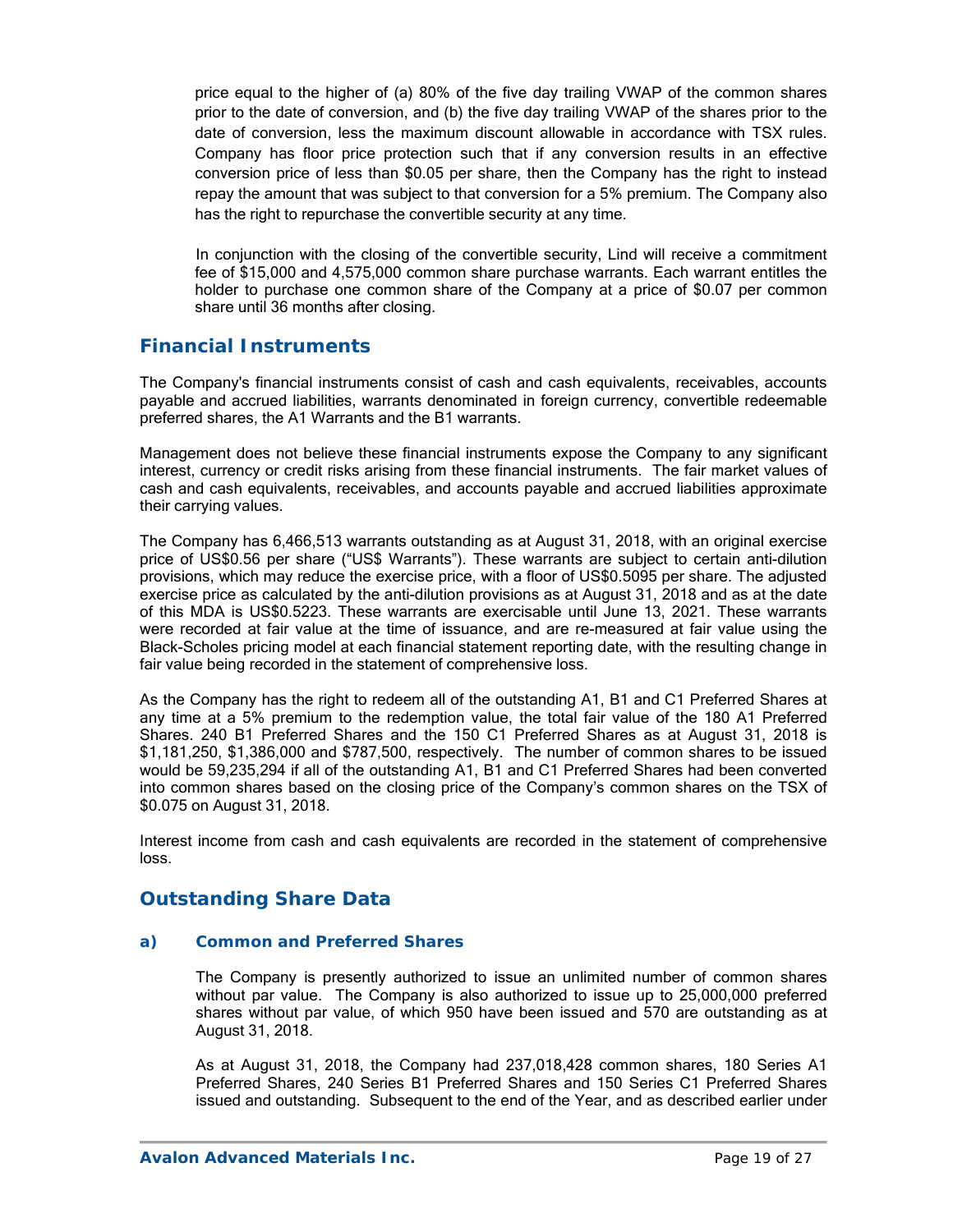"Subsequent Events", 6,094,954 common shares were issued pursuant to the conversion of 30 A1 Preferred Shares, 20 B1 Preferred Shares and 10 C1 Preferred Shares, and 5,375,000 common shares were issued pursuant to a private placement. As at the date of this MDA, the Company has 248,488,382 common shares, 150 Series A1 Preferred Shares, 220 Series B1 Preferred Shares and 140 Series C1 Preferred Shares outstanding.

### *b) Options*

As at August 31, 2018, the Company had an aggregate of 11,345,000 incentive stock options outstanding with a weighted average exercise price of \$0.26 (of which 7,816,250 were vested and 3,528,750 were unvested). Subsequent to the end of the Quarter, 100,000 options were granted and 1,400,000 options had expired (as described earlier under "Subsequent Events"). As at the date of this MDA, the Company has 10,045,000 incentive stock options with a weighted average exercise price of \$0.27 outstanding.

### *c) Warrants*

As at August 31, 2018 the Company has the following common share purchase warrants outstanding:

- i. 6,466,513 US\$ Warrants, with an original exercise price of US\$0.56 per share and are exercisable until June 13, 2021. These warrants are also subject to certain anti-dilution provisions, which may reduce the exercise price, with a floor of US\$0.5095 per share. The adjusted exercise price as calculated by the anti-dilution provisions as at August 31, 2018 and as at the date of this MDA is US\$0.5223;
- ii. 30,000 warrants, issued pursuant to the Accommodation Agreement, with an average exercise price of \$0.31 per share and will expire as follows: 10,000 warrants on July 31, 2019, 10,000 warrants on July 31, 2020 and 10,000 warrants on August 2, 2021;
- iii. 2,400,000 warrants with an exercise price of \$0.16 per share and exercisable until November 3, 2019;
- iv. 6,900,000 A1 Warrants with an exercise price of \$0.23 per common share which are exercisable until March 10, 2022;
- v. 6,250,000 B1 Warrants with an exercise price of \$0.15 per common share which are exercisable until January 15, 2023;
- vi. 1,400,000 warrants with an exercise price of \$0.12 per share expiring on June 29, 2020, or if the closing price of the common shares on the TSX is \$0.16 or higher for a period of twenty consecutive trading days after the June 29, 2018, the Company may, by notice to the holder reduce the expiry date of the warrants to not less than 30 days from the date of such notice;
- vii. 2,750,000 warrants with an exercise price of \$0.12 per share expiring on July 11, 2020, or if the closing price of the common shares on the TSX is \$0.16 or higher for a period of twenty consecutive trading days after the July 11, 2018, the Company may, by notice to the holder reduce the expiry date of the warrants to not less than 30 days from the date of such notice; and
- viii. 3,750,000 C1 Warrants with an exercise price of \$0.125 per common share which are exercisable until June 29, 2023.

The Company is also committed to issue 20,000 warrants to the NWTMN in two equal installments of 10,000 warrants upon the Nechalacho Project meeting certain milestones. These warrants will have a contractual term of five years and will have an exercise price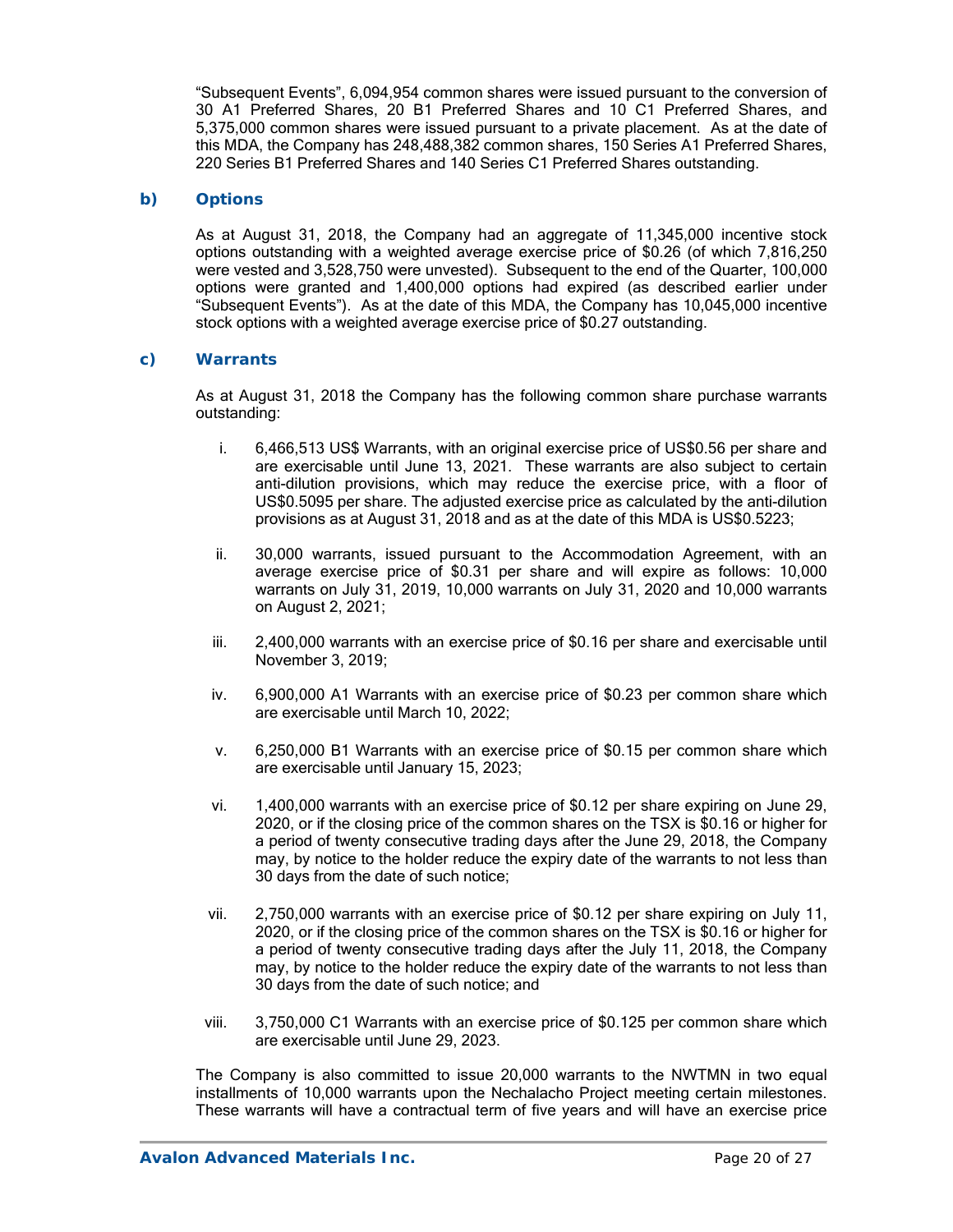based on the then current market price of the Company's common shares at the date of issue of the warrants.

Subsequent to the end of the Year, the Company issued 2,687,500 warrants with an exercise price of \$0.12 per share, of which 2,400,000 are expiring on the earlier of November 1, 2020 and the Accelerated Expiry Date, and 287,500 are expiring on the earlier of November 23, 2020 and the Accelerated Expiry Date (as described earlier under "Subsequent Events").

### *d) Brokers' Compensation Warrants*

As at August 31, 2018, the Company had the following compensation warrants outstanding:

- i. 272,727 compensation warrants with an exercise price of \$0.25 per common share, which are exercisable until November 7, 2018;
- ii. 150,000 compensation warrants with an exercise price of \$0.15 per common share, which are exercisable until December 23, 2018;
- iii. 204,000 compensation warrants with an exercise price of \$0.15 per common share, which are exercisable until June 12, 2019;
- iv. 186,000 compensation warrants with an exercise price of \$0.145 per common share, which are exercisable until August 16, 2019;
- v. 288,000 compensation warrants with an exercise price of \$0.15 per common share, which are exercisable until November 3, 2019; and
- vi. 132,000 compensation warrants with an exercise price of \$0.15 per common share, which are exercisable until December 22, 2019.

Subsequent to the end of the Year, 272,727 broker's compensation warrants with an exercise price of \$0.25 per share have expired.

## **Disclosure Controls and Procedures**

Disclosure controls and procedures are designed to provide reasonable assurance that material information is gathered and reported to senior management, including the Chief Executive Officer ("CEO") and Chief Financial Officer ("CFO"), as appropriate, to permit timely decisions regarding public disclosure.

Management, including the CEO and CFO, has designed or caused to be designed under their supervision, disclosure controls to provide reasonable assurance that the information required to be disclosed in annual filings, interim filings, or other reports filed or submitted under Canadian securities legislation, or reports filed or submitted under the U.S. Securities Exchange Act of 1934 is recorded, processed, summarized and reported within the time period specified in those rules.

## **Internal Control over Financial Reporting**

The CEO and CFO are also responsible for the design of the Company's internal controls over financial reporting ("ICFR") to provide reasonable assurance regarding the reliability of financial reporting and the preparation of financial statements for external purposes in accordance with IFRS. Because of its inherent limitation, internal control over financial reporting may not prevent or detect misstatements.

Under the supervision, and with the participation, of the CEO and CFO, management conducted an evaluation of the effectiveness of the Company's ICFR based on the framework Internal Control –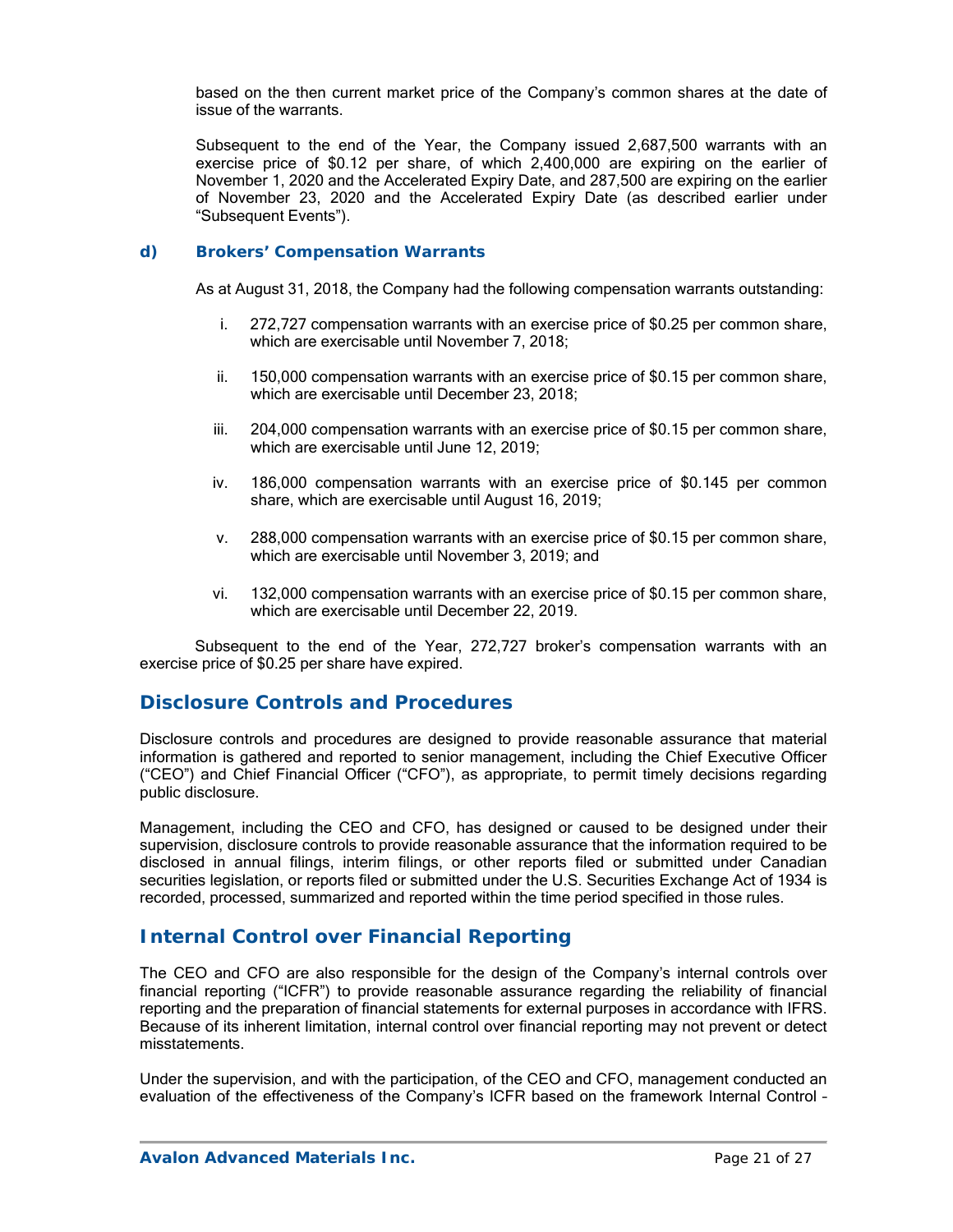Integrated Framework (COSO 2013 framework) issued by the Committee of Sponsoring Organizations of the Treadway Commission. Based on that evaluation, the CEO and CFO have concluded that the design and operation of the Company's ICFR were effective as at August 31, 2018. No material weaknesses were identified by management during this evaluation.

There have been no changes to the Company's design of internal controls over financial reporting that occurred during the Quarter that materially affected, or are reasonably likely to affect, the Company's ICFR.

# **Critical Accounting Judgments and Estimation Uncertainties**

The preparation of the consolidated financial statements in conformity with IFRS requires that the Company's management make critical judgments, estimates and assumptions about future events that affect the amounts reported in the consolidated financial statements and the related notes thereto. Actual results may differ from those estimates. Estimates and assumptions are reviewed on an on-going basis based on historical experience and other factors that are considered to be relevant under the circumstances. Revisions to estimates are accounted for prospectively.

The Company has identified the following significant areas where critical accounting judgments, estimates and assumptions are made and where actual results may differ from these estimates under different assumptions and conditions and may materially affect financial results or the financial position reported in future periods.

Further details of the nature of these assumptions and conditions may be found in the relevant notes to the consolidated financial statements.

### *Key Sources of Estimation Uncertainty*

Information about assumptions and estimation uncertainties that have a significant risk of resulting in a material adjustment are included in the following notes:

### Recoverability of Exploration and Evaluation Assets, Development Assets and Property, Plant and **Equipment**

The Company assesses its long-lived assets, specifically all exploration and evaluation assets, development assets and PPE at each reporting date to determine whether any indication of impairment exists. Where an indicator of impairment exists, a formal estimate of the recoverable amount is made, which is the higher of the fair value less costs of disposal and value in use. These assessments require the use of estimates and assumptions such as long-term commodity prices, discount rates, foreign exchange rates, future capital requirements, exploration potential and operating performance.

### Determination of Reserve and Resource Estimates

Mineral reserves and resources are estimates of the amount of ore that can be economically and legally extracted from the Company's exploration and development properties. The estimation of recoverable reserves is based upon factors such as estimates of commodity prices, production costs, production techniques, future capital requirements and foreign exchange rates, along with geological assumptions and judgments made in estimating the size and grade of the ore body. Changes in the reserve or resource estimates may impact the carrying value of exploration and evaluation assets, development assets, PPE, site closure and reclamation provision and amortization expense.

### Fair Value of Share Based Payments and Warrants

The Company follows IFRS 2, Share-based Payment, in determining the fair value of share based payments. This calculated amount is not based on historical cost, but is derived based on assumptions (such as the expected volatility of the price of the underlying security, expected hold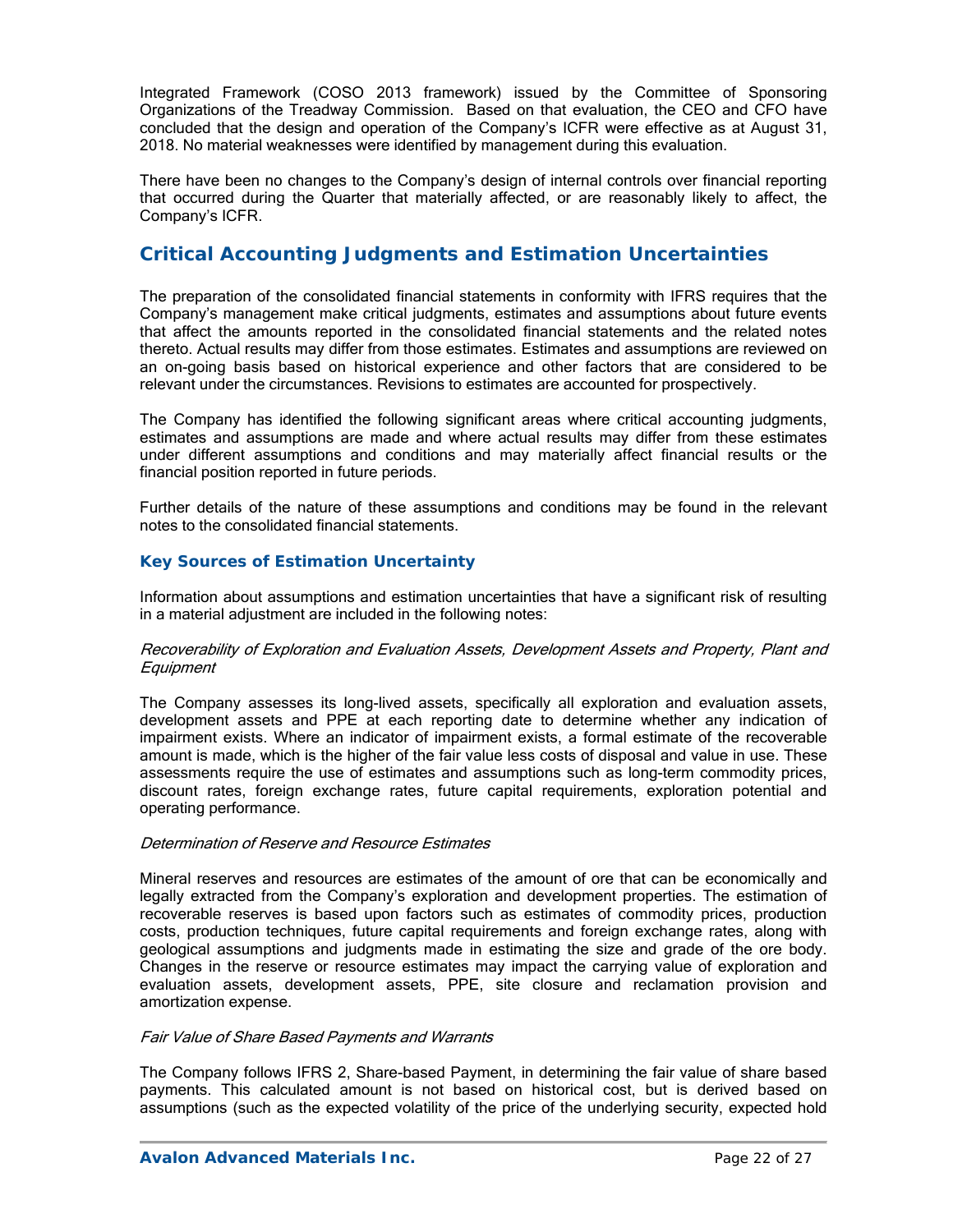period before exercise, dividend yield and the risk-free rate of return) input into a pricing model. The model requires that management make forecasts as to future events, including estimates of: the average future hold period of issued stock options and compensation warrants before exercise, expiry or cancellation; future volatility of the Company's share price in the expected hold period; dividend yield; and the appropriate risk-free rate of interest. The resulting value calculated is not necessarily the value that the holder of the option or warrant could receive in an arm's length transaction, given that there is no market for the options or compensation warrants and they are not transferable. Similar calculations are made in estimating the fair value of the warrant component of an equity unit. The assumptions used in these calculations are inherently uncertain. Changes in these assumptions could materially affect the related fair value estimates.

### Site Closure and Reclamation Provision

The Company's accounting policy for the recognition of a site closure and reclamation obligation requires significant estimates and assumptions such as: requirements of the relevant legal and regulatory framework, the magnitude of possible disturbance and the timing thereof, extent and costs of required closure and rehabilitation activity, and discount rate. These uncertainties may result in future actual expenditures differing from the amounts currently provided.

Site closure and reclamation provision recognized is periodically reviewed and updated based on the facts and circumstances available at the time.

### Property, Plant and Equipment - Estimated Useful Lives

Management estimates the useful lives of PPE based on the period during which the assets are expected to be available for use. The amounts and timing of recorded expenses for depreciation of PPE for any period are affected by these estimated useful lives. The estimates are reviewed at least annually and are updated if expectations change as a result of physical wear and tear, technical or commercial obsolescence and legal or other limits to use. It is possible that changes in these factors may cause significant changes in the estimated useful lives of the Company's PPE in the future.

### *Critical Judgments*

Information about critical judgments in applying accounting policies that have most significant effect on the consolidated financial statements are as follows:

### Capitalization of Exploration and Evaluation Costs

Exploration and evaluation costs incurred during the year are recorded at cost. Capitalized costs include costs directly attributable to exploration and evaluation activities, including salaries and benefits of employees who are directly engaged in the exploration and evaluation activities. Administrative and other overhead costs are expensed. Exploration and evaluation costs incurred that have been determined to have future economic benefits and can be economically recoverable are capitalized. In making this judgment, management assesses various sources of information including but not limited to the geologic and metallurgic information, history of conversion of mineral deposits to proven and probable mineral reserves, scoping and feasibility studies, proximity of operating facilities, operating management expertise and existing permits.

# **Changes in Accounting Policies Including Initial Adoption**

The Company did not adopt any new accounting standards during the Year.

## **Recent Accounting Pronouncements**

The following pronouncements are issued but not yet effective: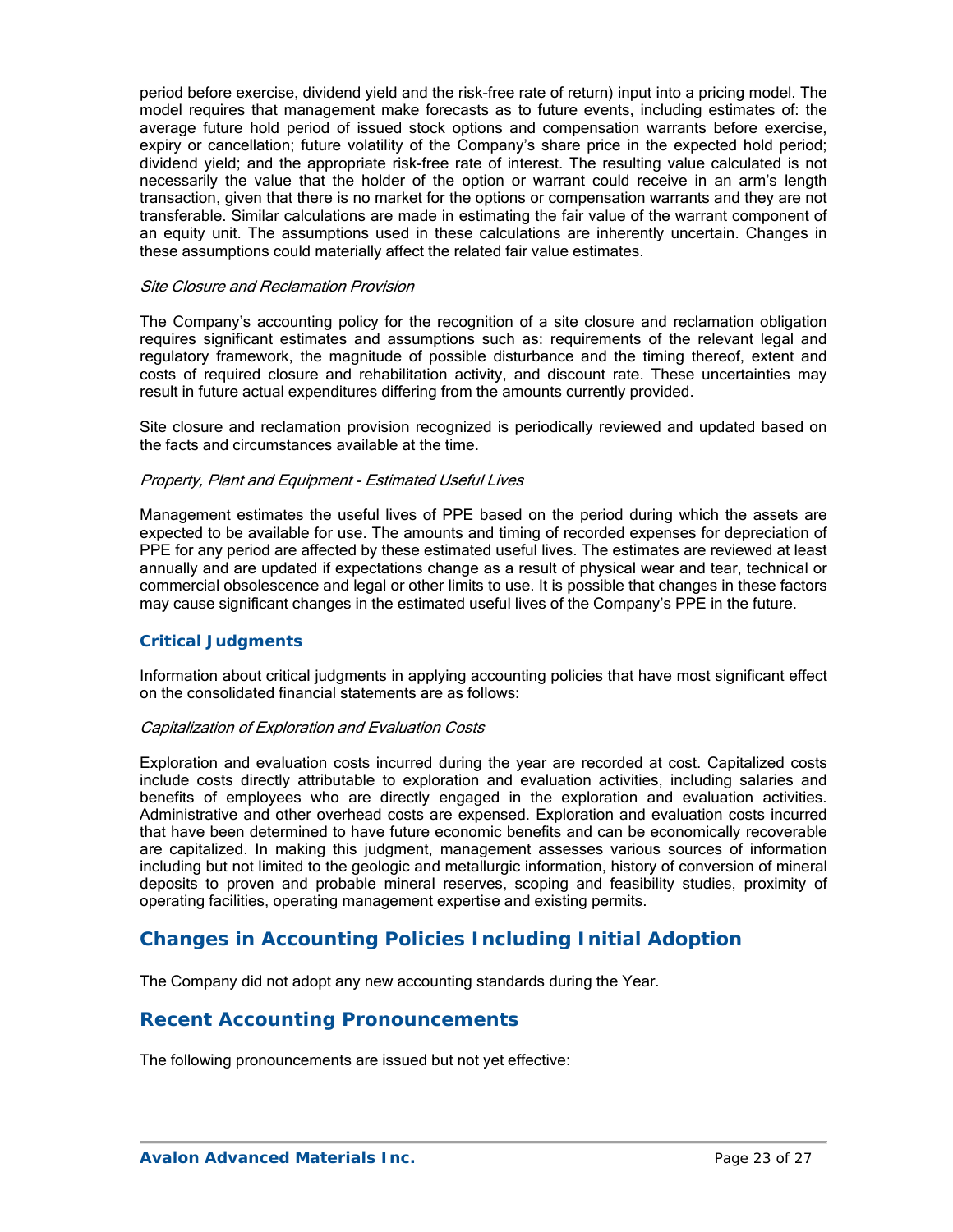### *IFRS 9, Financial Instruments*

IFRS 9, *Financial instruments* ("IFRS 9") was issued by the IASB in July 2014 and will replace IAS 39. IFRS 9 utilizes a single approach to determine whether a financial asset is measured at amortized cost or fair value and a new mixed measurement model for debt instruments having only two categories: amortized cost and fair value. The approach in IFRS 9 is based on how an entity manages its financial instruments in the context of its business model and the contractual cash flow characteristics of the financial assets. Final amendments released in July 2014 also introduce a new expected loss impairment model and limited changes to the classification and measurement requirements for financial assets. IFRS 9 is effective for annual periods beginning on or after January 1, 2018. The Company has completed evaluating the impact of this standard and amendments and does not expect the Company's consolidated financial statements to be significantly affected by the adoption of IFRS 9 given its current business model and the amount of its financial assets.

### *IFRS 15, Revenue from Contracts and Customers*

IFRS 15, Revenue from Contracts and Customers ("IFRS 15") was issued by the IASB in May 2014, and will replace IAS 18, *Revenue*, IAS 11, *Construction Contracts*, and related interpretations on revenue. IFRS 15 sets out the requirements for recognizing revenue that apply to all contracts with customers, except for contracts that are within the scope of the standards on leases, insurance contracts and financial instruments. IFRS 15 uses a control based approach to recognize revenue which is a change from the risk and reward approach under the current standard. Companies can elect to use either a full or modified retrospective approach when adopting this standard and it is effective for annual periods beginning on or after January 1, 2018. The Company has completed evaluating the impact of IFRS 15 and does not expect the Company's consolidated financial statements to be significantly affected by the adoption of IFRS 15 as the Company is not currently generating any significant revenue.

### *IFRS 16, Leases*

IFRS 16, Leases ("IFRS 16") was issued by the IASB in January 2016, and will replace IAS 17 Leases. IFRS 16 specifies the methodology to recognize, measure, present and disclose leases. The standard provides a single lessee accounting model, requiring lessees to recognize assets and liabilities for all leases except for short-term leases and leases with low value assets. IFRS 16 substantially carries forward the lessor accounting requirements in IAS 17. IFRS 16 is effective for annual periods beginning on or after January 1, 2019, with early adoption permitted if IFRS 15 has also been adopted. A lessee will apply IFRS 16 to its leases either retrospectively to each prior reporting period presented; or retrospectively with the cumulative effect of initially applying IFRS 16 being recognized at the date of initial application. The Company is currently evaluating the impact of IFRS 16 on its consolidated financial statements.

## **Forward-Looking Statements, Risk Factors and Qualified Persons**

Certain of the statements that are not historical facts contained in this MDA are forward-looking statements that involve risks and uncertainties that could cause actual events or results to differ materially from estimated or anticipated events or results reflected in the forward-looking statements. Such forward-looking statements reflect the Company's current views with respect to future events and include, among other things, statements regarding targets, estimates and/or assumptions in respect of reserves and/or resources, and are based on estimates and/or assumptions related to future economic, market and other conditions that, while considered reasonable by management, are inherently subject to risks and uncertainties, including significant business, economic, competitive, political and social uncertainties and contingencies. These estimates and/or assumptions include, but are not limited to:

- arade of ore;
- mineral product and commodity prices;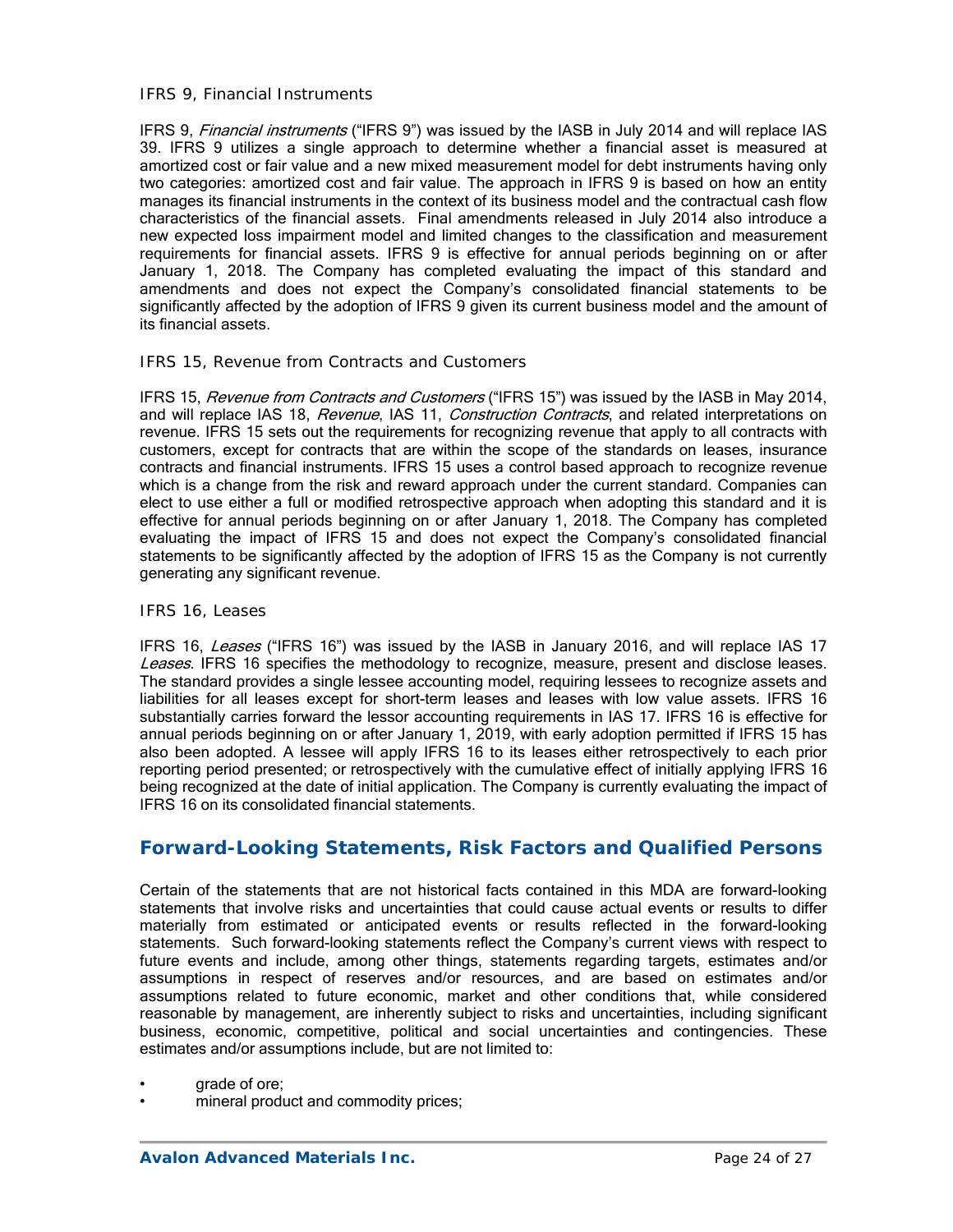- metallurgical recoveries;
- operating costs;
- achievement of current timetables for development;
- strength of the global economy;
- availability of additional capital; and
- availability of supplies, equipment and labour.

Factors that could cause the Company's actual results, performance, achievements, developments or events to differ materially from those expressed or implied by forward-looking statements include, among others, the factors described or referred to under "Description of the Business - Risk Factors" in the Company's Annual Information Form for the year ended August 31, 2018, and:

- risks related to the Company's history of losses, lack of operating history, ability to generate material revenues and continue as a going concern;
- risks related to establishing new mining operations in the event that the Company elects to proceed with the development of one of its mineral projects;
- risks related to the Company's need for additional financing;
- risks related to any joint venture or strategic alliances that may be entered into by the Company;
- risks related to the progression of the Separation Rapids Lithium Project to a positive feasibility stage;
- risks related to securing product off-take agreements on a timely basis;
- risks related to the unique ore type at the Nechalacho Rare Earth Elements Project ("Nechalacho" or the "Nechalacho Project") and the Separation Rapids Lithium Project for which known metallurgical processes have not previously been applied;
- uncertainty related to title to the Company's properties as well as the risk of delays in obtaining licenses and permits as a result of local opposition, including uncertainty related to any challenges in connection with Aboriginal land title claims and Aboriginal rights
- risks related to the possible existence of rights and interests of Aboriginal groups, which may limit the Company's ability to develop its properties;
- risks related to the need to acquire properties for the hydrometallurgical plant and potentially a rare earth refinery for the Nechalacho Project;
- risks that actual capital costs, production schedules and economic returns for the Nechalacho Project may differ significantly from those anticipated by the Company;
- risks related to the demand for technology metals and minerals and fluctuations in their pricing ;
- risks related to the demand for lithium and fluctuations in its pricing;
- risks related to competition and the actions of competitors;
- risks related to costs or delays in the commercialization of rare earth products;
- uncertainties related to the fact that the Company's mineral resources and mineral reserves are only estimates;
- risks related to the Company's ability to secure the required mineral tenure licenses at the East Kemptville Tin-Indium Project ("East Kemptville Project") which could adversely affect the Company's ability to conduct further studies and exploration activities;
- risks related to obtaining, maintaining and renewing licenses and permits, and the material costs, liabilities and obligations in connection therewith;
- risks that the Company will be subject to material costs, liabilities and obligations in connection with environmental laws, regulations and approvals and that approvals will not be available;
- uncertainties involving uninsured risks;
- risks related to possible shortages of supplies, equipment and labour;
- risks related to the Company's ability to attract and retain qualified management and technical personnel;
- uncertainty whether the Company will acquire commercially mineable ore deposits or whether the current mineral deposits identified by the Company can be developed as commercially viable ore bodies;
- risks inherent to the competitive nature of the mineral industry;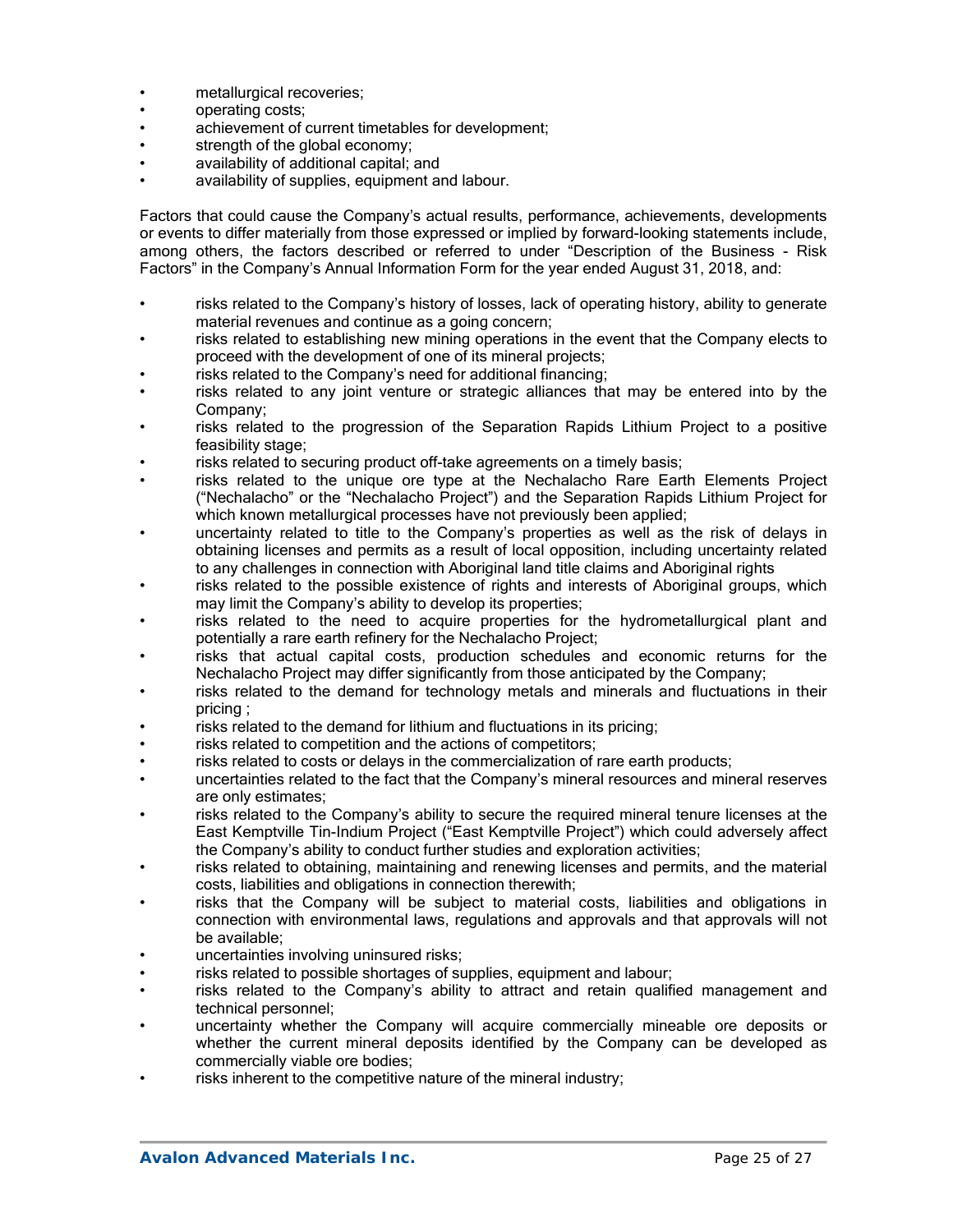- risks related to the extensive federal, state, provincial, territorial and local laws and regulations to which the Company's activities are subject;
- risks related to the availability and reliability of adequate infrastructure;
- risks and hazards inherent to the mining industry;
- risks related to any changes in critical accounting estimates that adversely affect the Company's financial results;
- risks related to potential conflicts of interest of the Company's directors and officers who may have involvement with other resource companies;
- risks due to being a "passive foreign investment company" for U.S. purposes;
- risks related to fluctuations of currency exchange rates;
- risks related to share price volatility;
- risks related to dilution of existing shareholders;
- risks related to not paying cash dividends:
- risks related to being a non-US corporation; and
- risks related to there being no market for the Company's warrants.

Most of the foregoing factors are beyond the Company's ability to control or predict. Although the Company has attempted to identify important factors that could cause actual results, performance, achievements, developments or events to differ materially from those described in forward-looking statements, there may be other factors that cause actual results, performance, achievements, developments or events not to be as anticipated, estimated or intended. There can be no assurance that the estimates and/or assumptions upon which these forward-looking statements are based will occur.

Readers can identify many of these statements by looking for words such as "believe", "expects", "will", "intends", "projects", "anticipates", "estimates", "continues" or similar words or the negative thereof. There can be no assurance that the plans, intentions or expectations upon which these forward-looking statements are based will occur.

The forward-looking statements contained herein are made as of the date of this MDA and are expressly qualified in their entirety by this cautionary statement. Readers should not place undue reliance on the forward-looking statements, which reflect management's plans, estimates, projections and views only as of the date hereof. The Company undertakes no obligation to publicly revise these forward-looking statements to reflect subsequent events or circumstances, except as required by applicable law.

The technical information included in this MDA, unless otherwise stated, has been reviewed and approved by Donald S. Bubar, P. Geo., President and Chief Executive Officer of the Company and Dr. William Mercer, P. Geo., Vice-President, Exploration of the Company. Mr. Bubar and Dr. Mercer are both Qualified Persons under National Instrument 43-101 ("NI 43-101").

## **Notice Regarding Presentation of our Mineral Reserve and Resource Estimates**

This MDA has been prepared in accordance with the requirements of Canadian securities laws, which differ from the requirements of United States securities laws. Unless otherwise indicated, all reserve and resource estimates included in this MDA have been prepared in accordance with NI 43- 101. NI 43-101 is a rule developed by the Canadian Securities Administrators which establishes standards for all public disclosure an issuer makes of scientific and technical information concerning mineral projects.

Canadian standards, including NI 43-101, differ significantly from the requirements of the United States Securities and Exchange Commission (the "SEC"), and reserve and resource information contained in this MDA may not be comparable to similar information disclosed by United States companies. In particular, and without limiting the generality of the foregoing, the term "resource" does not equate to the term "reserve". Under United States standards, mineralization may not be classified as a "reserve" unless the determination has been made that the mineralization could be economically and legally produced or extracted at the time the reserve determination is made. The